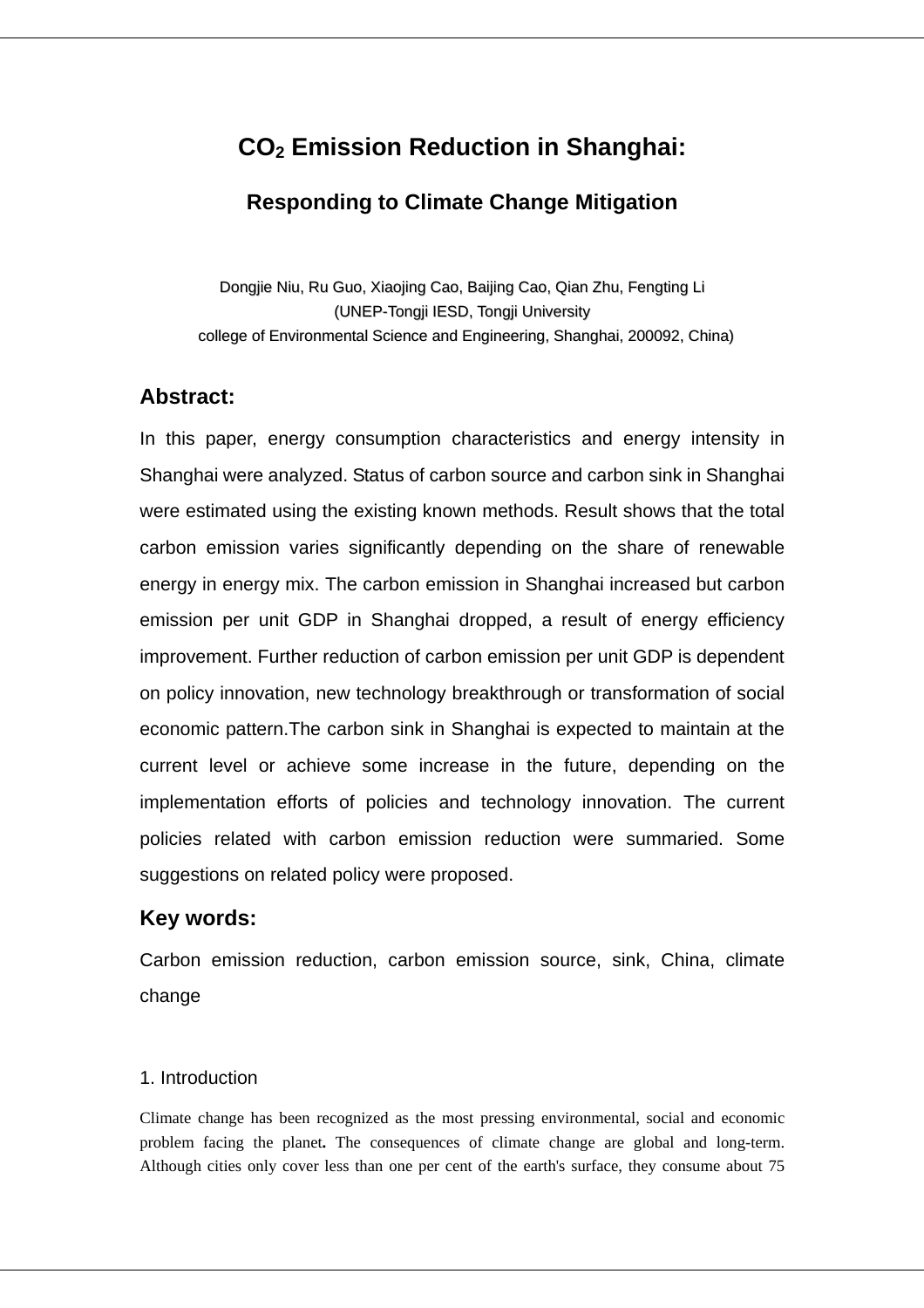percent of the world energy and they should be responsible for 80 percent of greenhouse gas emissions<sup>1</sup>. On the other hand, around 50 percent of the world's population live in cities. Hundreds of millions of people in cities across the world will be affected by climate change<sup>2</sup>. So cities bear a large responsibility for global warming and could be a main part of solution to tackle climate change.

Many cities both in developed countries and developing countries started to take actions to address the challenge of climate change. London launched the climate action plan in February  $2007<sup>3</sup>$ . London focused on the  $CO<sub>2</sub>$  mitigation instead of just responding to the climate changes that global warming is already bringing and also specified the current and projected emissions, potential actions to reduce  $CO_2$  and Mayor's key priorities for each sector. Chicago<sup>4</sup> and Tokyo<sup>5</sup> carried out their own climate change action plan as well. Both cities identified their own key sectors and outlined detailed actions for their strategy. Among the first for a developing world city, Cape Town issued Energy and Climate Change  $Strategy<sup>6</sup>$  which focused on the relationship between energy and climate change, made its contribution to the climate change mitigation.

| City    | <b>Issued Time</b> | Name                                           | Target                                          | <b>Main Policies</b>                                                                                                                                                                                                                                                                                                           |
|---------|--------------------|------------------------------------------------|-------------------------------------------------|--------------------------------------------------------------------------------------------------------------------------------------------------------------------------------------------------------------------------------------------------------------------------------------------------------------------------------|
| London  | February 2007      | the Mayor's climate<br>change action plan      | 18.0 Mt $CO2$ by<br>2025                        | Tackle CO <sub>2</sub> emissions from domestic sector, existing<br>commercial and municipal activity, new build and<br>development, energy supply sector, ground based transport<br>and aviation, etc.                                                                                                                         |
| Chicago | 2007               | Chicago Climate<br><b>Action Plan</b>          | 6.5 MMt $CO2e7$ by<br>2050                      | energy efficient building, clean and renewable energy<br>sources, improved transportation options, reduced waste and<br>industrial pollution and adaptation                                                                                                                                                                    |
| Tokyo   | June 2007          | <b>Tokyo Climate</b><br><b>Change Strategy</b> | 25% reduction by<br>2020 from the 2000<br>level | Advance $CO2$ reduction measures by companies powerfully,<br>adopt serious stance on the reduction of $CO2$ emissions from<br>households, create rules for the urban development in order<br>to reduce $CO_2$ emissions, promote the reduction of $CO_2$<br>emissions from automobile traffic, create Tokyo's unique<br>system |
|         | 25th June 2008     | Tokyo's Mandatory<br>Cap & Trading<br>Scheme   |                                                 | This scheme covers large $CO2$ emitters in Tokyo whose<br>consumption of fuels, heat and electricity reaches 1,500<br>kiloliters or larger per year.                                                                                                                                                                           |

Table 1. Action plan on  $CO<sub>2</sub>$  emission reduction in some cities

 $\overline{a}$ 

<sup>1</sup> See the website of c40 cities by accessing http://www.c40cities.org/climatechange.jsp. Though many paper show that "cities consume about 75 percent of the world energy and they should be responsible for 80 percent of greenhouse gas emissions", some researchers argue that cities has been blamed too much and they could be a solution to tackle the climate change.<br><sup>2</sup> See The Cities in Climate Change Initiative, **IN HAPITAT JIPL.** See The Cities in Climate Change Initiative, UN HABITAT, URL:

http://www.unhabitat.org/content.asp?typeid=19&catid=570&cid=6003.

Mayor's climate action plan is called "Action Today to Protect Tomorrow". The report can be found via http://www.london.gov.uk <sup>4</sup>

See more details about the "Chicago's Climate Action Plan" by visiting the website: http://www.chicagoclimateaction.org.

See the report of "A basic plan for 10-Year Project for a Carbon-Minus Tokyo", June 1, 2007.

<sup>6</sup> See more detailed information by accessing the website: http://www. capetown.gov.za

<sup>7</sup> Amounts are in million metric tons carbon dioxide equivalent.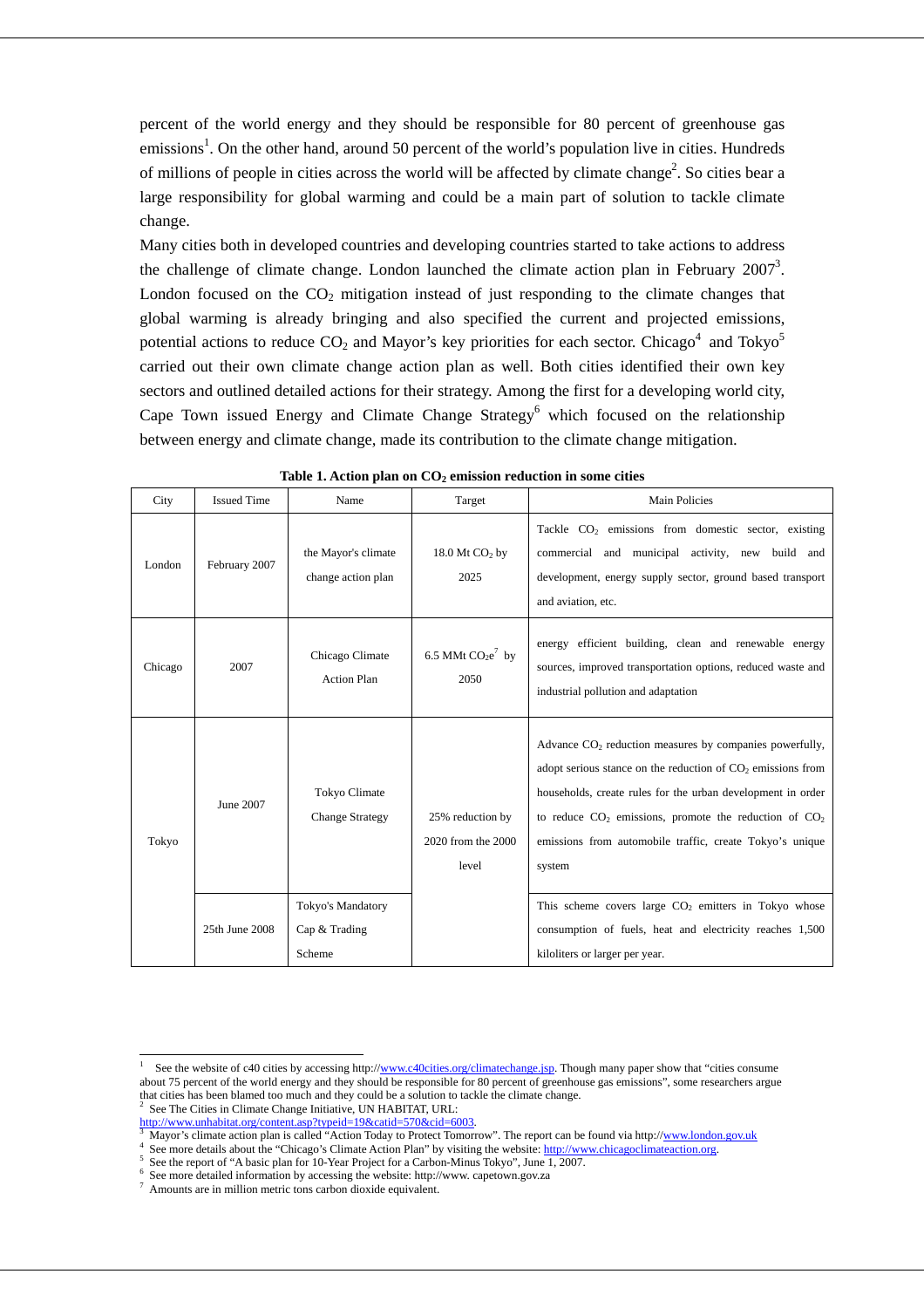| Cape<br>Town | August 2005 | Air Quality<br>Management Plan<br>(AQMP).    | Ensure that clean air<br>is achieved and<br>maintained in the<br>city over the next 10<br>to 20 years |                                                                                                                                    |
|--------------|-------------|----------------------------------------------|-------------------------------------------------------------------------------------------------------|------------------------------------------------------------------------------------------------------------------------------------|
|              |             | Cape Town's State of<br><b>Energy Report</b> | specific goals for<br>each sector                                                                     | energy visions:<br>Policies are divided into 5<br>transport,<br>commerce & industry, residential, government and energy<br>supply. |

Topping the nation in terms of gross domestic product (GDP) and productive forces, Shanghai is one of the most important and developed cities in China and also one of the most vulnerable cities to the impacts of climate change across the world. Currently little research result has been published related with Shanghai effort. So in this paper, status of carbon source and carbon sink in Shanghai were estimated using the existing known methods. The current policies related with carbon emission reduction were summaried.

## 2. Methodology

The carbon source and sinks are assessed by combining quantitive and qualitive analysis, Quantitive method is to calculate carbon emissions and sinks by use of coefficient approach and sectoral model. Qualitive method is used to compare Shanghai with other similar regions and cities and understand Shanghai's position better. The carbon eission is predicted by combining scenario analysis and field survey. Based on the historic track of social and economic development in Shanghai, the baseline of scenario and different policy scenarios are designed by use of expert consultation and field investigation.

## 2.1 Calculation of Carbon Source and Carbon Sink

The definition of a carbon source varies depending on the specific application. The following definition for a carbon source applies in this study.

A carbon source refers to nature processes or human activities releasing greenhouse gases, which is expressed as a carbon dioxide equivalent or a carbon equivalent. Due to the limited data sources, this study mainly reviews the carbon sources from the burning of fossil fuels as a carbon equivalent.

There are various methods for the estimation of a carbon source, with most methods calculating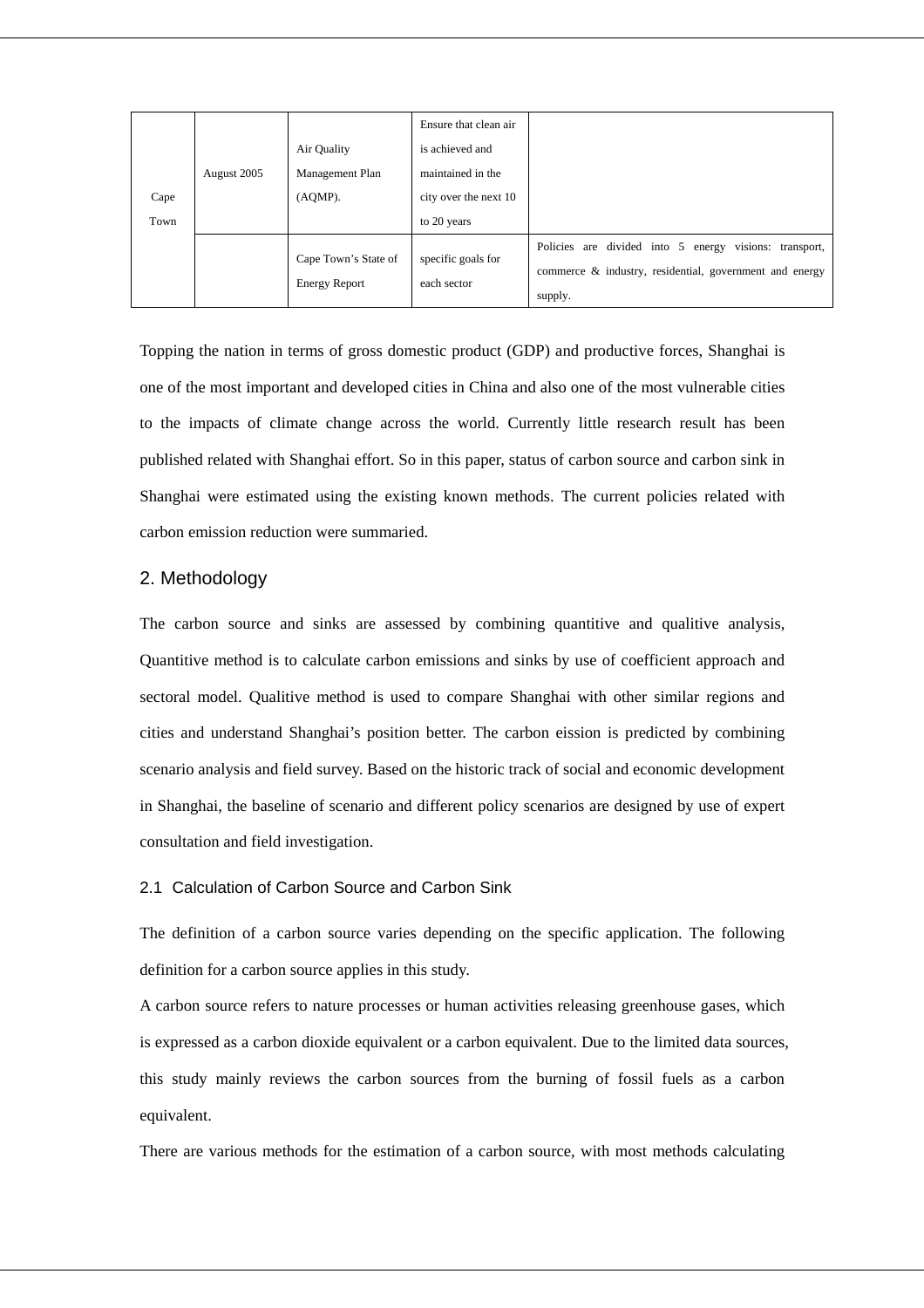the carbon emission based on total energy consumption and fossil fuel coefficient or carbon emission efficient.

Estimation method for  $CO_2$  emission from the burning of fossil fuels as proposed by ORNL (Oak Ridge National Laboratory, 1990), which applies to cases with known energy consumption and energy type.

The equation below can be used to calculate total carbon source:

$$
CE = En*k*n
$$

Where,

 $CE =$  carbon emission volume;

 $En = energy consumption amount;$ 

 $k =$  efficient oxidation fraction:

n = carbon content per ton of standard coal.

The value of parameters varies depending on the energy type.

1) The calculation equation for coal burning:

Carbon emission= coal consumption  $\times$  efficient oxidation fraction  $\times$  carbon content per ton of standard coal (where, efficient oxidation fraction=0.982; carbon content per ton of standard coal=0.73257.)

2) The calculation equation for fuel burning:

Carbon emission= standard coal equivalent ×efficient oxidation fraction ×carbon content per ton of standard coal  $\times$  0.813 (where, 0.813 is ratio of CO<sub>2</sub> released by petroleum and CO<sub>2</sub> released by coal on releasing the same thermal energy.)

3) The calculation equation for gas burning:

Carbon emission= standard coal equivalent  $\times$ efficient oxidation fraction  $\times$  carbon content per ton of standard coal  $\times$  0.561 (where, 0.561 is ratio of CO<sub>2</sub> released by fuel gas and CO<sub>2</sub> released by coal on releasing the same thermal energy.)

According to specific circumstances in Shanghai, the above method was used in this study to estimate the change of total carbon emissions in Shanghai. The standard coal equivalent for fuels and natural gases was determined based on the data published by the *Shanghai Municipal Statistics Bureau.* It should be noted that the estimation of carbon sources is relatively conservative, which only takes into account the carbon emission arising from energy consumption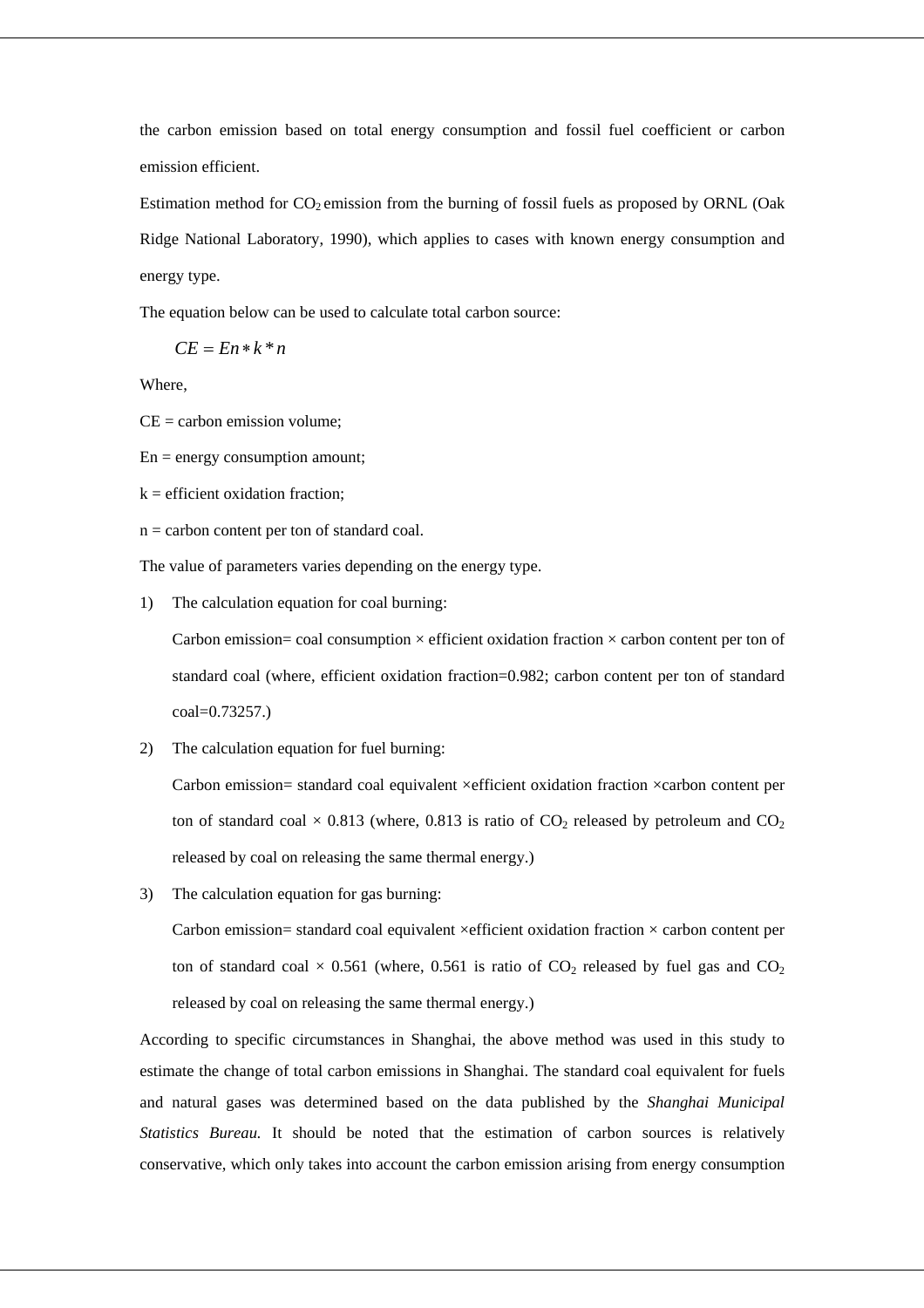instead of carbon sources caused by change of land use, cement production and ecological system respiration.

#### 2.2 Forecast Method

## 2.2.1 IPCC SRES Scenario

The IPCC published the special Report on Emissions Scenarios - SRES in 2000, which, based on the analysis on existing greenhouse gas emission scenarios, describes four future global development models. SRES uses four families of scenarios and storylines, consisting of 40 scenarios developed by six modeling groups. Scenario families A1 and A2 emphasize on economic development but differ with respect to the degree of economic and social coverage; B1 and B2 emphasize on sustainable development but also differ in terms of degree of convergence.

## 2.2.2 Annual growth rate of energy consumption forcast

In accordance with the *Eleventh Five-Year Plan of Shanghai Municipality for Energy Sources Development*, the energy consumption per ten thousand Yuan of GDP in 2010 is expected to decline by 20%, compared with that in 2005. Therefore, the annual growth rate for energy consumption in Shanghai during the "Eleventh Five Year" shall be reduced to 5% from 7.98% in "The Tenth Five Year". Based on statistics, in this study, the energy demand grow rate is selected to be 4.27% (during the Ninth Five Year), 5% (as specified in the Eleventh Five Year Plan), and 7.98% (average growth rate during the Tenth Five Year) respectively. Based on the total energy consumption of 90,500,000 tons of standard coal in 2006, the future total energy demand can be calculated in accordance with the equation below.

$$
E = 9050 \times (1 + i)^t \tag{1}
$$

Where,

*E =Total energy demand, ten thousand tons of standard coal;* 

*i=Assumed annual growth rate of energy consumption;* 

*t =Number of periods, expressed in the year difference between forecast year and base* year.

#### 2.2.3 Energy consumption per capita forcast

To forcast energy consumption per capita, it was assummed that at different economic development stage in different countries and regions, energy consumption per capita is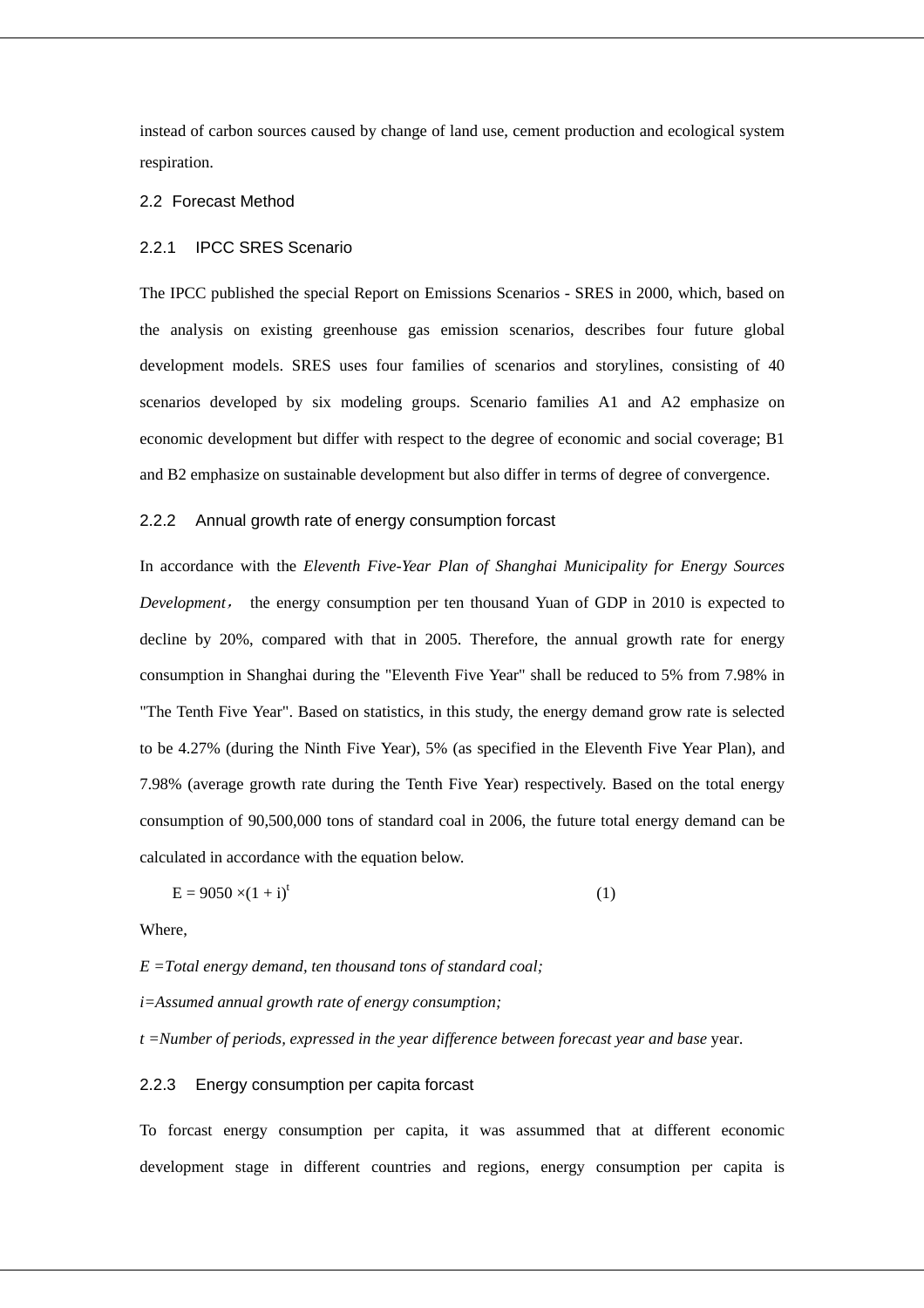proportional to GDP per capita, that is, certain energy will be consumed for certain GDP per capita when economy reach a certain level.

## 3. Present Situation and Forecast of energy consumption in Shanghai

## 3.1 Energy Consumption

## 3.1.1 Energy consumption characteristics

Energy consumption arising from production activities contributes the most to the total energy consumption of Shanghai, with energy consumption from industrial sector enjoying the largest share. Since 1990, the energy consumption in Shanghai has been growing at a rapid speed. (Figure 1).



**Figure 1 Energy Consumption and Growth Rate in Shanghai (1990-2005)** 

Source: Shanghai Statistical Yearbook 2006.

It can be concluded that the energy consumption in Shanghai has entered into a stage with the sharpest growth rate since 1990.

It can be found from the change of energy consumption per ten thousand Yuan GDP (see Figure 2), the energy efficiency in Shanghai was also gradually increased. The energy consumption per 10,000 Yuan GDP consistently dropped.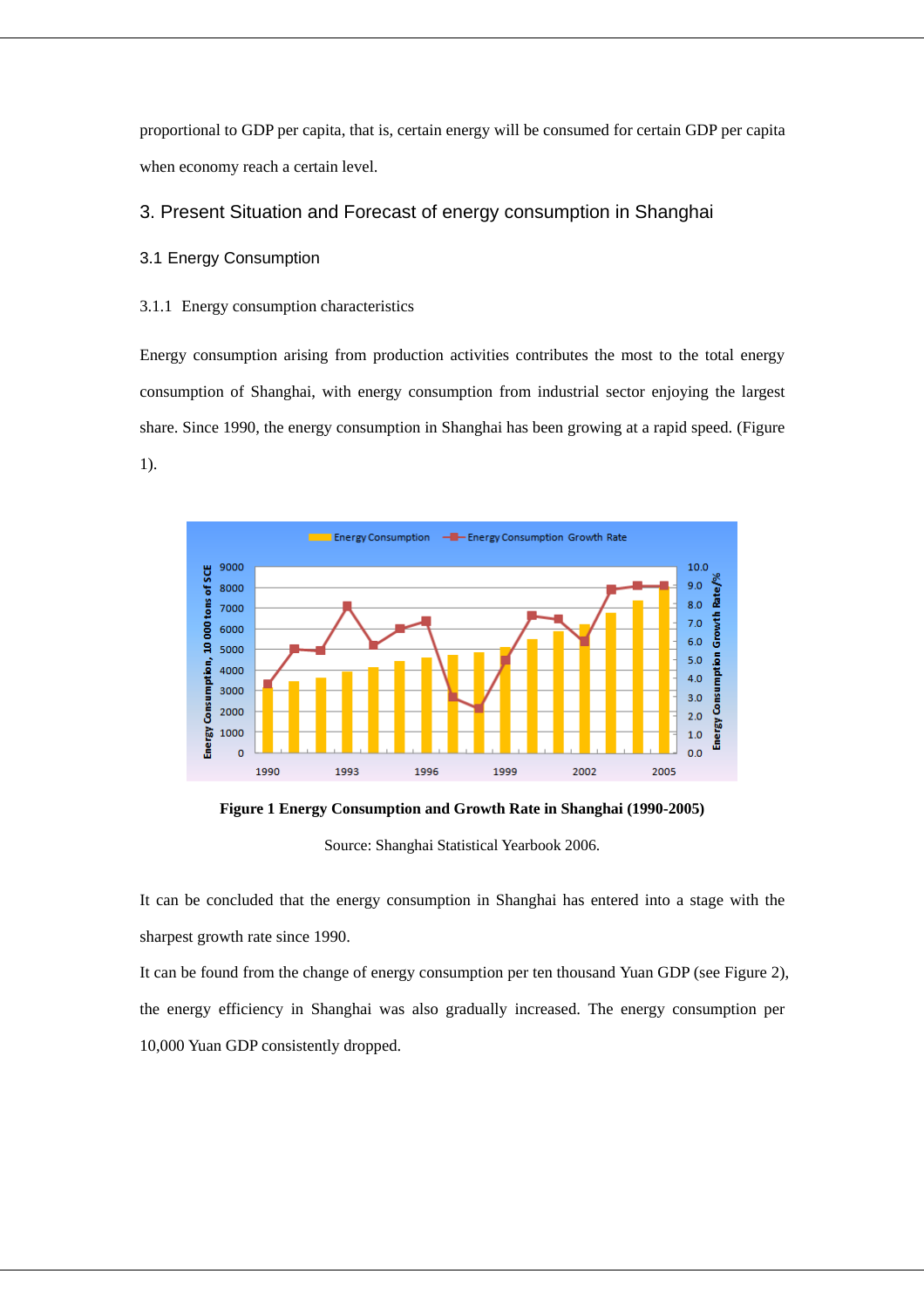

**Figure 2 Change of Energy Consumption per Unit of GDP in Shanghai** 

Source: Calculated by the data from Shanghai Statistical Yearbook 2006 (According to the constant price of year 2005)

The majority of the total energy consumption in Shanghai is derived from coal, and cruel oil, followed by natural gas which belongs to clean energy.

Based on the primary energy consumption data between 1990 and 2005, coal consumption showed a continuous growth, but the increase rate was slowing down year by year. According to the share of different energy sources in energy mix, the energy structure in Shanghai was gradually optimized. Shanghai has made significant progress in energy structure adjustment during the Tenth-Five Year Plan. At the same time, Shanghai has launched projects to utilize renewable energies such as solar energy and wind energy.

Although the energy structure in Shanghai is continuously optimized, coal still holds a dominant position in the energy structure. Therefore, building a rational energy consumption structure will become one major component in Shanghai's carbon emission reduction mechanism.

### 3.1.2 Energy Consumption Intensity

Energy consumption intensity refers to energy consumption per unit GDP, usually measured as energy consumption per ten thousand Yuan GDP (tons of standard coal per ten thousand Yuan). Low energy consumption intensity indicates a high economic benefit in converting energy into GDP, due to production management improvement and system reform and innovation.

Since 1990s, Shanghai has maintained a rapid economic development; its GDP repeatedly hit new records, and energy consumption per ten thousand Yuan GDP in Shanghai decreased (Figure 4).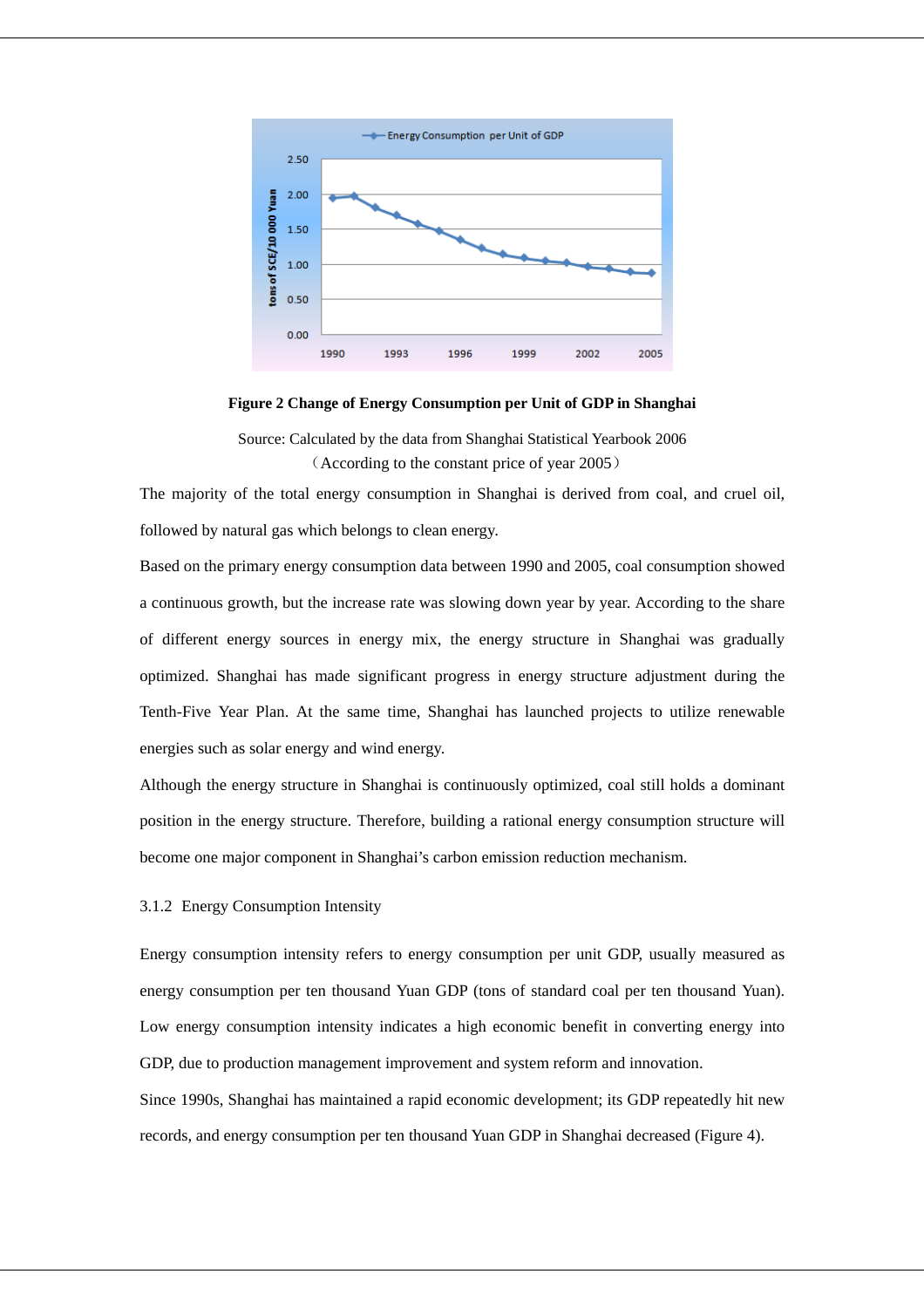

**Figure 3 GDP and Energy Consumption per Unit of GDP in Shanghai (1990-2005)**  Source: Shanghai Statistical Yearbook 2006

### 3.1.3 Elasticity ratio of energy consumption.

Elasticity ratio of energy consumption = average annual growth rate of energy consumption/ average annual growth rate of national economy. It is an indicator to show the relationship between the growth rate of energy consumption and the growth rate of the national economy. Elasticity ratio of energy consumption varies depending on to economic development level, industrial structure and energy price, etc.

Since China adopted the policy of reform and opening up, the growth rate of energy consumption in Shanghai was generally lower than its GDP growth rate (Figure 4), except in some particular years. Therefore, the elasticity ratio of energy consumption was lower than 1 for most Years. Since 1990s, this gap was further increased and the elasticity ratio of energy consumption gradually dropped. This indicates that Shanghai maintained sustained and rapid economic development at relatively low energy consumption. The change of elasticity ratio of energy is related to the increase in the share of heavy industries and high energy consumption sectors as well as the rapid growth of energy consumption from residential sector.

In the future, Shanghai government will further enhance energy structure adjustment, so as to control the elasticity ratio of energy consumption at around 0.5 during the Eleventh Five-Year Plan.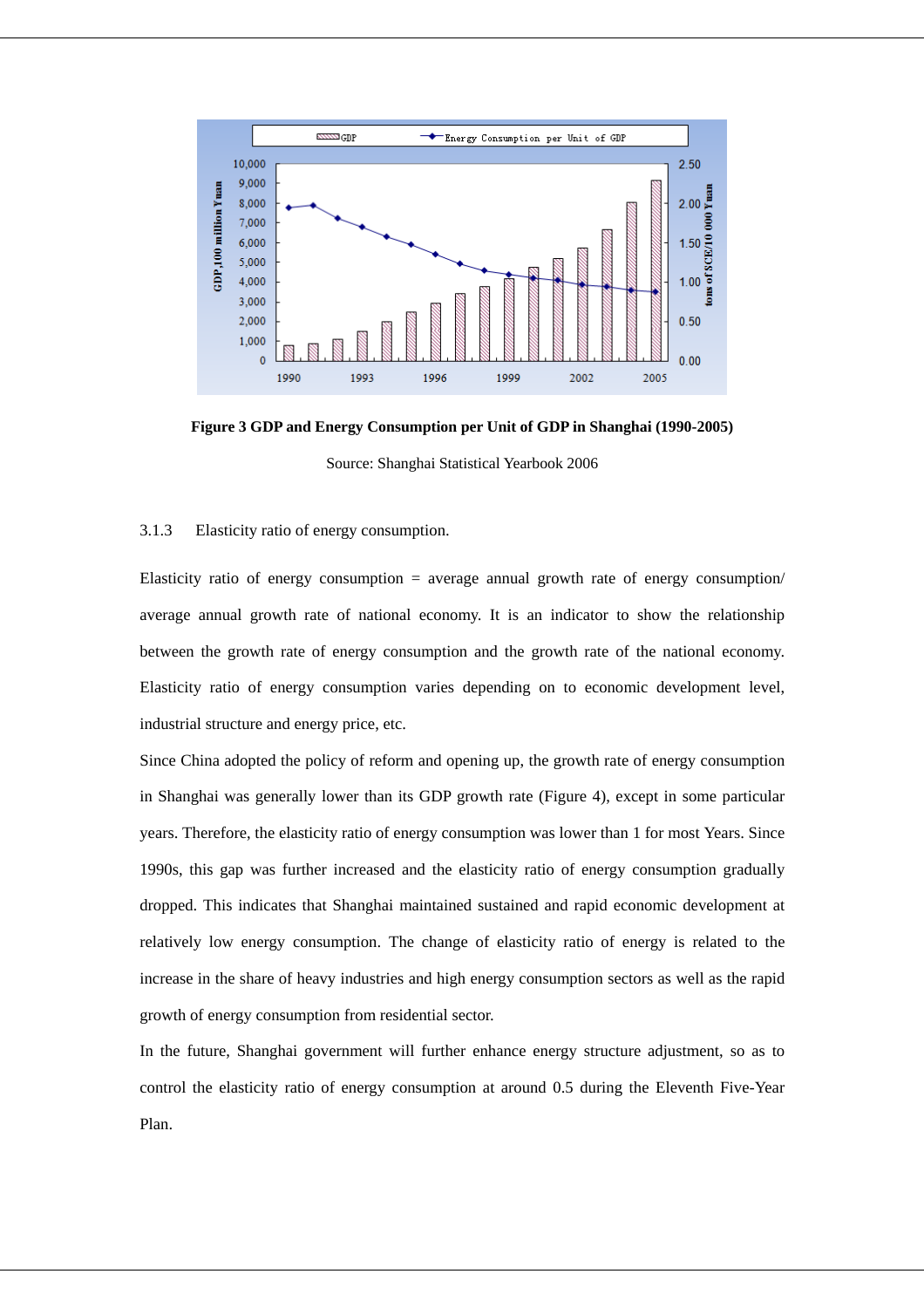

**Figure 4 Change of Growth Rate of Energy Consumption and Growth Rate of GDP in Shanghai (1978 - 2005)**  Source: Shanghai Statistical Yearbook 2006

## 3.1.4 Energy Consumption from Residential and Production Sector

Energy consumption in Shanghai is consisted of energy consumption from production sector, and energy consumption from residential sector. Between 1980 and 2000, energy consumption from residential sector accounted merely 10% of the end-user energy consumption, and energy consumptions from the three industries took up more than 90% of the end energy consumption. Therefore, energy consumption from production sector is the major energy consumption in Shanghai.

With continuous improvement of people's living standard, energy consumption from residential sector per capita also showed a trend of increase climbed over the years, and energy structure was developing towards cleaner and high quality energy, with the share of coal and kerosene consumption gradually decreased, and the share of liquefied petroleum gas and coal-bed gas increased rapidly (Table 1). However, the energy consumption structure was remarkably more reasonable in Shanghai. The energy consumption from residential sector in Shanghai is gradually shifting towards a consumption pattern with electricity as dominant energy, petroleum products and coal as supplementary energy.

**Table 1 Average Energy Consumption from Residential Sector per Capita in Major Years** 

|                        |      | 1998 |      |      |      | 2001<br>2002 | 2003 | 2004 | 2005 | 2005                 |
|------------------------|------|------|------|------|------|--------------|------|------|------|----------------------|
| <b>Type of Energy</b>  | 1990 |      | 1999 | 2000 |      |              |      |      |      | <b>Whole Country</b> |
| Total (kg SCE)         | 192  | 327  | 292  | 343  | 338  | 355          | 382  | 437  | 483  | 179.4                |
| Coal (kg)              | 143  | 161  | 127  | 106  | 106  | 76.6         | 59.4 | 67   | 53.5 | 67                   |
| Kerosene (kg)          | 0.65 | 0.15 | 0.17 | 0.05 | 0.05 | 0.01         | 0.01 | 0.13 | 0.14 | 0.2                  |
| Liquefied<br>Petroleum |      |      |      |      |      |              |      |      |      |                      |
| Gas (kg)               | 3.34 | 14.5 | 14.9 | 16   | 16   | 14.1         | 14.4 | 15.1 | 18.6 | 10.2                 |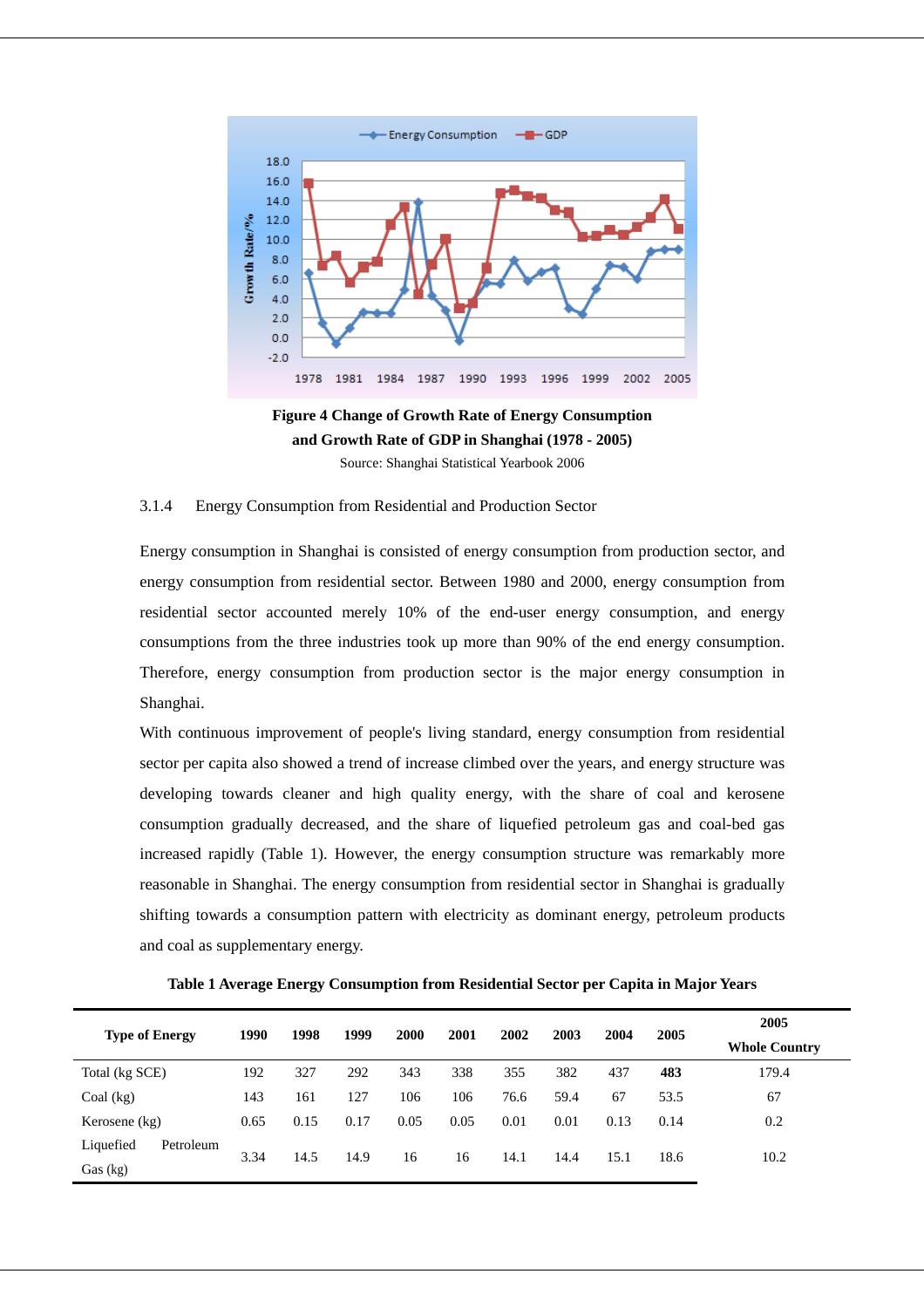| Coal Gas $(m^3)$   | $\overline{45}$ | 85  | 94.1 |     | 14 I | 95.1 | 104 | 90.4 | 84.6 | .     |
|--------------------|-----------------|-----|------|-----|------|------|-----|------|------|-------|
| Electricity (kw.h) | 1 1 Z           | 348 | 343  | 403 | 403  | 464  | 618 | 670  | 803  | 216.7 |

Source: Shanghai Statistical Yearbook 2006 and China Statistical Yearbook 2007.

Energy consumption from production sector consists of energy consumptions from all three industries, and the secondary industry takes the largest share and the share of the tertiary industry saw a continuous growth (Figure 6).



**Figure 6 Contribution of Industries to End-use Energy Consumption in Shanghai (1980- 2005)**  Source: Shanghai Statistical Yearbook 2006

- 3.2 Carbon Source and Carbon Sink
- 3.2.1 Variation of carbon emission in Shanghai (1985-2007)

The carbon emission in Shanghai can be calculated based on statistical data and corresponding method selected. Since the energy consumption data for 2006 in Shanghai are not available, the energy consumption per unit GDP method was used. The total energy consumption (standard coal) can be calculated based on GDP and energy consumption per unit GDP. After that the carbon emission can be calculated, as shown in Figure 6.

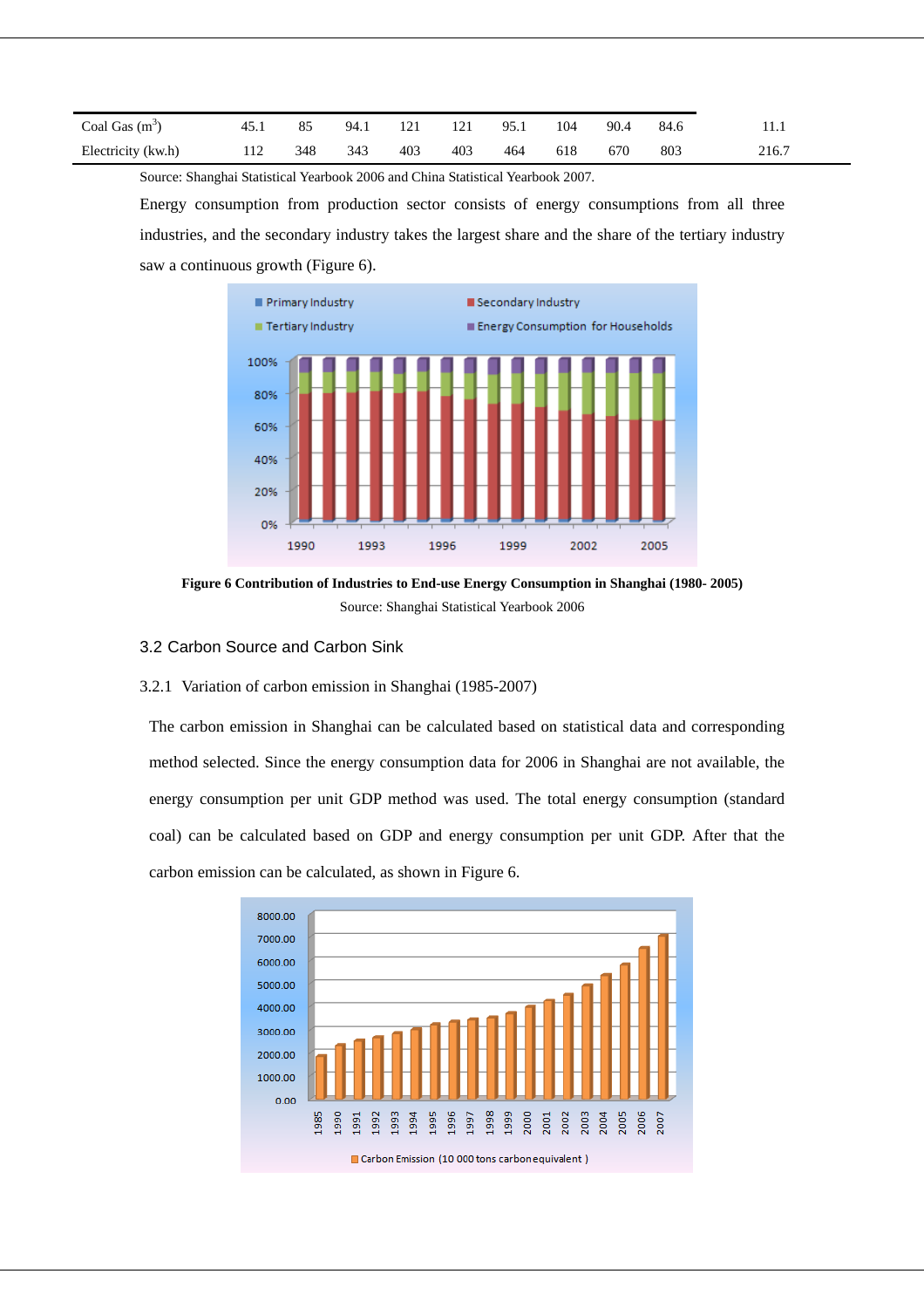#### **Figure 6 Status of Carbon Emission in Shanghai over the Years (1985-2007)**

It can be seen from figure 6 that, the carbon emission in Shanghai increased but carbon emission per unit GDP in Shanghai dropped, a result of energy efficiency improvement (Figure 7). Further reduction of carbon emission per unit GDP is dependent on policy innovation, new technology breakthrough or transformation of social economic pattern.



Figure 7 Status of Carbon Emission per Unit GDP in Shanghai (1985-2007)

Source: Calculated by the data from Shanghai Statistical Yearbook 2006 and China Statistical Yearbook2007 etc. (According to the constant price of year 2005).

3.2.2 Variation of carbon sink in Shanghai (1995-2007)

Based on the carbon sink type in Shanghai, analysis was performed on the parameters for different carbon sink type, and carbon sink parameters are determined for calculation of carbon sink in Shanghai. The carbon sink in Shanghai is mainly consisted of wetland, gardens and green space, soil of farmland and crops, among which crops, as the major carbon sink in Shanghai, contributes significantly to carbon emission reduction in Shanghai.



**Figure 8 Status of Total Carbon Sink of Shanghai over the Years (1995-2007)**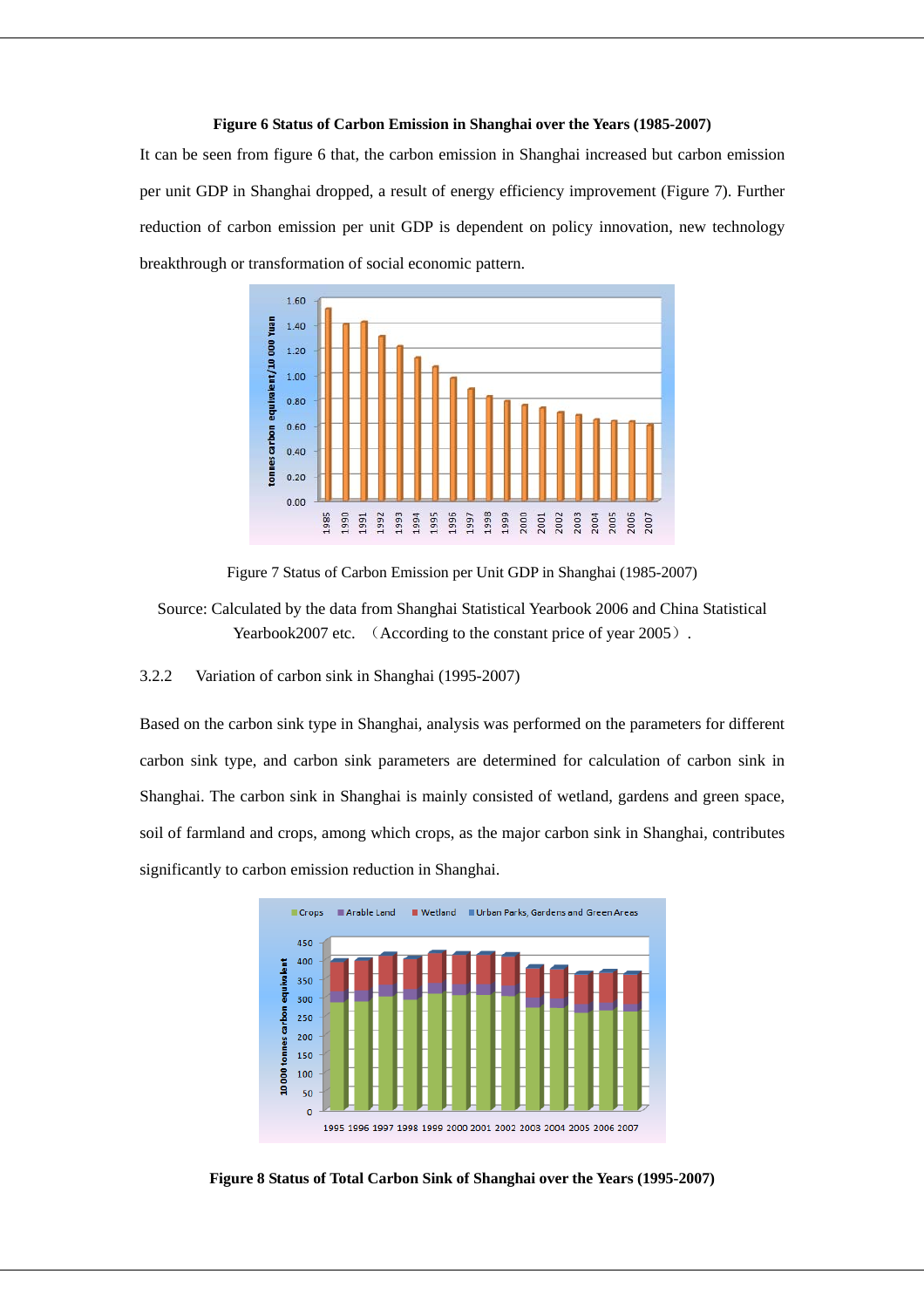It can be seen from figure 8, the total carbon sink in Shanghai shows a decline trend overall. The most two important carbon sink types in Shanghai are crop sink and wetland sink, especially the crops carbon sink which has affected the trend of the total carbon sink. Although the advancement of farming technique can rise the crop yield to some extent, it cannot catch up the decline rate of arable land. Therefore, more and more attention should be paid to the arable land preserving.

### 3.3 Forecast of carbon source and carbon sink

The baseline scenario of this research is according to IPCC SRES Scenario. From the government policy, industrial structure and present position, the future emission scenario of Shanghai tends to be A1B and B1 scenario out of the four SRES scenarios. At the same time, as the world energy crisis aggravates, renewable energy, which increasingly gains popularity around the world, develops a rapid rate. The forecast on development trend of renewable energy share, which is determined based on the current status and experiences in renewable energy development home and abroad, as well as the potential and status of renewable energy development in China, is an important part in establishing a comprehensive mechanism in response to carbon emission reduction in Shanghai. In this background, we have done several predictions.

## 3.3.1 Total energy demands

By comprehensive analysis on annual growth rate of energy consumption method and energy consumption per capita method, the forecast results of total energy demand in Shanghai under different seniors with different growth rate are presented in Table 2.

## **Table 2 Forecast of Total Energy Demand in Shanghai Based on Comprehensive Analysis of the Two Calculation Methods (10 000 tons of SCE)**

| Year | Low Speed          |            | Medium Speed       |            | High Speed         |            |  |
|------|--------------------|------------|--------------------|------------|--------------------|------------|--|
|      | range              | Estimation | range              | Estimation | range              | Estimation |  |
| 2015 | $13200 \sim 14860$ | 14000      | $14860 \sim 16520$ | 15600      | $16520 \sim 18100$ | 17500      |  |
| 2020 | $16300 \sim 19700$ | 18000      | $19700 \sim 23100$ | 21400      | $23100 \sim 26600$ | 25500      |  |
| 2030 | $24700 \sim 34700$ | 29700      | $34700 \sim 44700$ | 39700      | $44700 \sim 57200$ | 55000      |  |

It can be found that the energy demand situation in Shanghai, which features a high consumption pattern, is not very optimistic. Furthermore, as an international metropolis, more and more people from outside is crowding into Shanghai, causing serious impact on energy security in this city.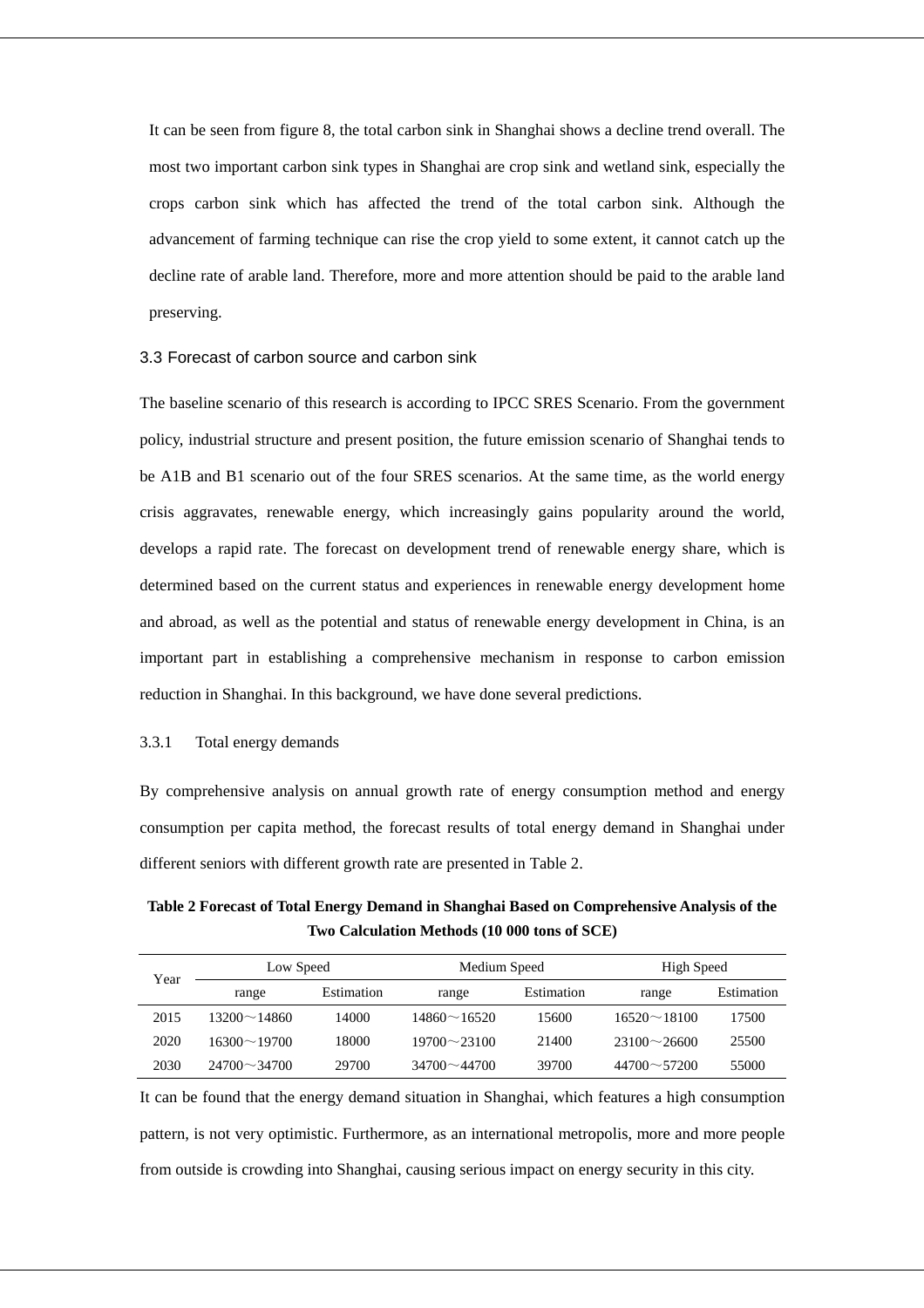## 3.3.2 Renewable energy

According to *The Eleventh Five-Year Plan of Shanghai Municipality for Energy Sources Development, however*, the renewable energies consumption in Shanghai is expected to reach only 0.5% of projected total energy consumption, far lower than the target as set in *Renewable Energy Development Plan*. Therefore, there is huge potential for the development of renewable energy in Shanghai.

In this study, based on the forecast of total energy demand in Shanghai, comparative analysis was performed on the 12 scenarios plans, where the share of renewable energy was selected to be 0.5% (as specified in The Eleventh Five Year Plan), 8% (the average level in China), 15% (the target in 2020 as set by Development and Reform Commission), and 20% (the target set by EU) respectively. The carbon emission was calculated based on the total conventional energy resource, which was derived by subtracting renewable energies from total energy demands, and the estimation method for  $CO<sub>2</sub>$  emission from fossil fuel burning as proposed by ORNL (Oak Ridge National Laboratory). The forecast results are presented in Figure 9.



**Figure 9 Forecast Results of Carbon Emission under Different Scenarios** 

It can be concluded that, the total carbon emission varies significantly depending on the share of renewable energy in energy mix. Adoption of different renewable energy development strategy will significantly affect the future carbon emission condition in Shanghai.

## 3.3.3 Carbon sink

According to the primary estimate results of carbon sink in Shanghai in 1995-2007 the carbon sink,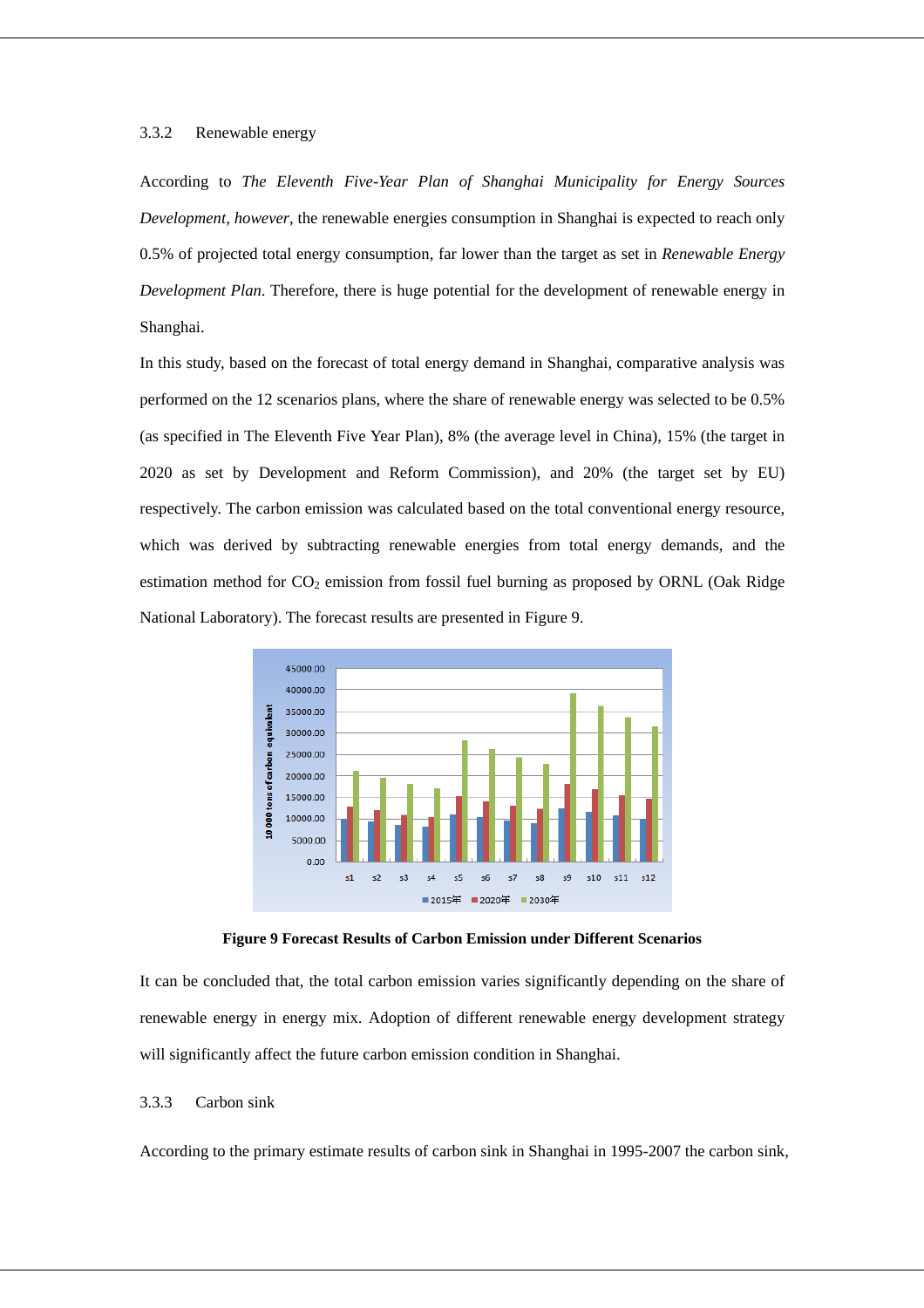which saw a sharp reduction in 2003, now seems stable. Detailed analysis was performed on each type of carbon sink (including wetland, gardens and green space/forestry land, farmland soil and crops) in Shanghai, so as to project the future development trend of carbon sink in Shanghai.



**Figure 10 Main Crops Yields in Shanghai (1999-2007**) Source: Shanghai Statistical Yearbook.

With the continuous development of urban economy, Shanghai increasingly pays attention to environmental protection and ecological construction while focusing on socioeconomic development. Therefore, the carbon sink in Shanghai is expected to maintain at the current level or achieve some increase in the future, depending on the implementation efforts of policies and technology innovation.

## **4. Related policies issued by Chinese government and Shanghai municipality**

4.1 China's National Climate Change Programme and White Paper: China's Policies and Actions for Addressing Climate Change

Climate Change has drawn the attention of the world since the signing of "United Nations Framework Convention on Climate Change" (UNFCCC) and "Kyoto Protocol". Then the completion of "IPCC Fourth Assessment Report" (AR4) in 2007 made it become a hotspot. China also pays more and more attention on this issue. Two documents named *China's National Climate Change Programme* and *White Paper: China's Policies and Actions for Addressing Climate Change* were promulgated in June, 2007 and October, 2008 respectively.

"China's National Climate Change Programme" (hereinafter referred to as the CNCCP) put forward guidelines, objectives, basic principles, key areas of actions, as well as policies and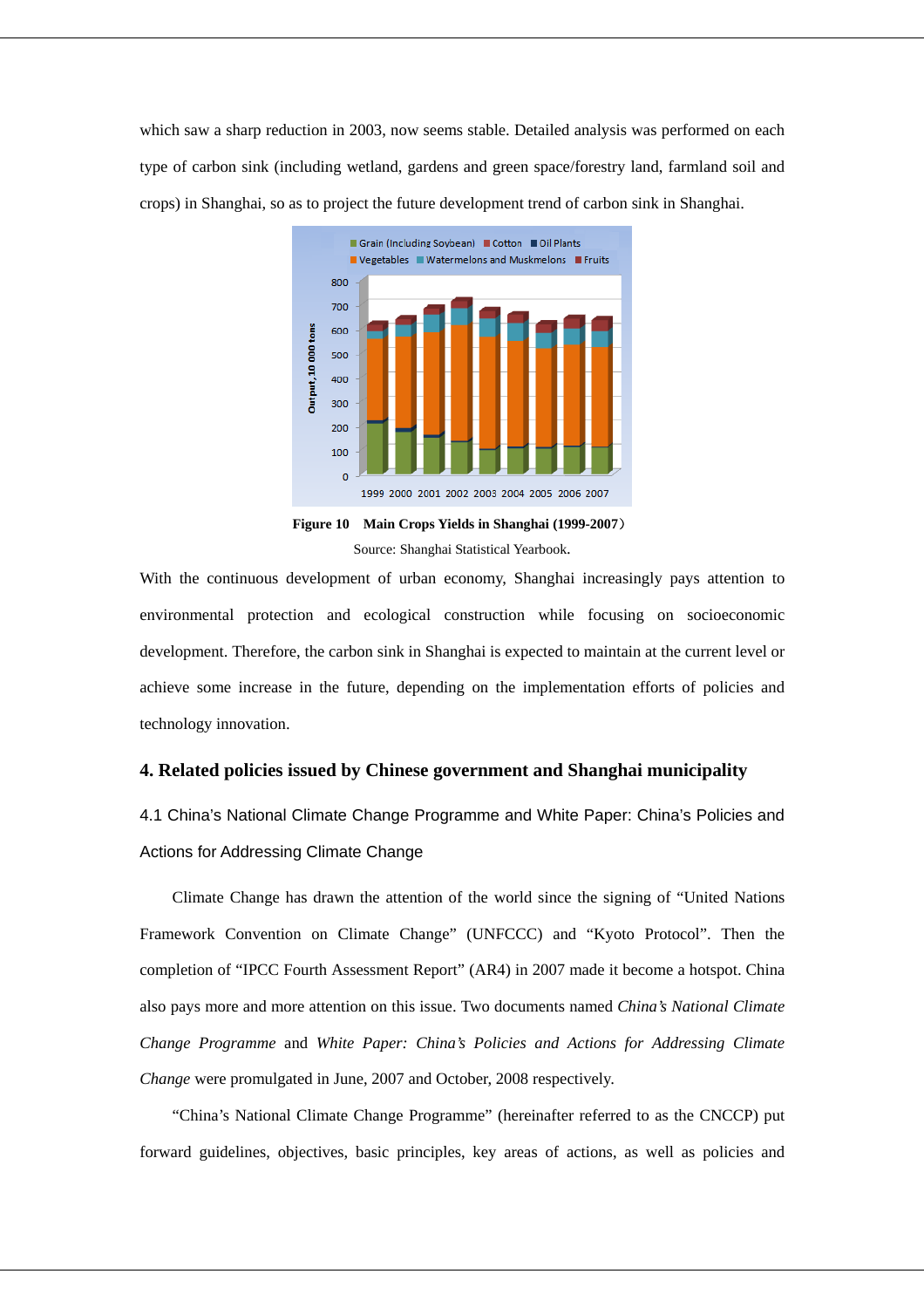measures to address climate change for the period up to 2010 (CNCCP, 2007). "White Paper: China's Policies and Actions for Addressing Climate Change" (hereinafter referred to as the White Paper) not only reaffirmed the guidelines, objectives and basic principles etc. but also introduced the progress and achievements through the implementation of CNCCP (White Paper, 2008).

In the part IV: Policies and Actions to Decelerate Climate Change, it said "China has adopted proactive policies and taken active actions to slow the process of climate change. It has adopted a number of policies and measures to adjust the economic structure, change the development patterns, save energy and raise the efficiency of energy use, and optimize energy mix and promote afforestation. Marked achievements have been made. " (White Paper, 2008) This shows that China's emission reduction is mainly carried out over the energy resources. Section 4.2 lists the main policies related to energy at both national level and Shanghai city level (See Table 3 and Table 4).

### 4.2 Main Policies Related to Energy

The main policies related to energy at both national level and Shanghai city level are listed in Table 3 and Table 4 respectively.

| Type                                                                                                                                                                                            | <b>Policy Name</b>                                                                             | <b>Issurance Organ</b>                  | <b>Time</b>                                                           | NO. |
|-------------------------------------------------------------------------------------------------------------------------------------------------------------------------------------------------|------------------------------------------------------------------------------------------------|-----------------------------------------|-----------------------------------------------------------------------|-----|
|                                                                                                                                                                                                 | The Eleventh Five-Year (2006-2010) Plan for<br>National Economic and Social Development        | The 10th Meeting of<br>the Fourth NPCSC | Mar 14,2006                                                           |     |
| The Plan for Energy Consumption Per Unit of<br>GDP Targets among the Regions during the<br>Eleventh Year<br>The Eleventh Five-Year (2006-2010) Plan for<br><b>Energy Development</b><br>General |                                                                                                | The State Council                       | Sep 17,2006                                                           |     |
|                                                                                                                                                                                                 |                                                                                                | <b>NDRC</b>                             | April, 2007                                                           | 3   |
| Policies                                                                                                                                                                                        | Decision on further Strengthening the Energy<br><b>Conservation Work</b>                       | The State Council                       | Aug 6,2006                                                            |     |
|                                                                                                                                                                                                 | The Notice of the Implementation Plan for Energy<br><b>Conservation and Emission Reduction</b> | The State Council                       | Jun 3,2007                                                            | 5   |
|                                                                                                                                                                                                 | <b>Energy Conservation Law (amendment)</b>                                                     | The 30th Meeting of<br>the Tenth NPCSC  | Adopted on Oct 28,<br>2007 (came into effect<br>since Apr $1, 2008$ ) | 6   |
| Specific                                                                                                                                                                                        |                                                                                                |                                         |                                                                       |     |
| Policies                                                                                                                                                                                        | The Notice of Submitting the Annual Plan for<br>Dhosing and Doolproad Duadrotion Congoine in   | <b>NDRC</b>                             | Jun 27,2007                                                           |     |

**Table 3 Main Policies Related to Energy at National Level** 

*Phasing out Backward Production Capacity in*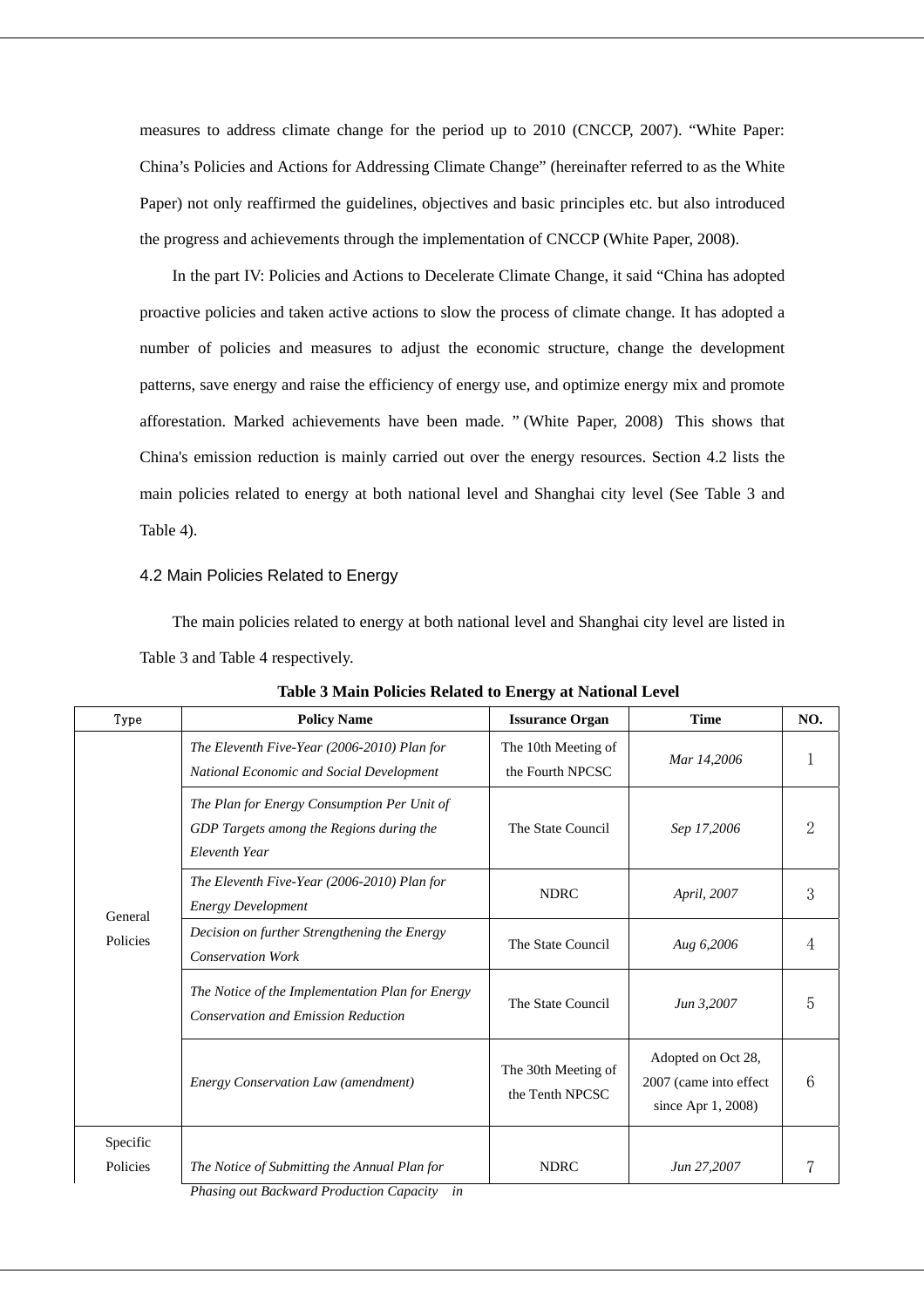| Paper, Alcohol, Monosodium Glutamate, Citric<br>Acid and other Industries                                           |                                  |                                                                      |    |
|---------------------------------------------------------------------------------------------------------------------|----------------------------------|----------------------------------------------------------------------|----|
| The Notice of Strict Implementation of<br>Energy-efficient Building Design Standards on<br>New Residential Building | <b>MOHURD</b>                    | Apr 15,2005                                                          | 8  |
| Guidance to the Development of Energy and<br>Land-efficient Residential Building and Public<br><b>Buildings</b>     | <b>MOHURD</b>                    | May 31,2005                                                          | 9  |
| Energy-saving Management Regulation of<br><b>Residential Building</b>                                               | <b>MOHURD</b>                    | Adopted on Oct<br>28,2005(came into<br>$effect$ since Jan $1,2006$ ) | 10 |
| Medium and Long-term Planning Framework for<br>Energy Conservation in Highway and Waterway<br>Transportation        | MoT                              | Sep 23,2008                                                          | 11 |
| Ordinance for Energy Conservation in Public<br><i>Institutions</i>                                                  | The State Council                | Adopted on July 23,<br>2008 (came into effect<br>since Oct 1, 2008)  | 12 |
| The Notice of Implementation Plan for Thousands<br>of Companies Energy Conservation Action                          | NDRC, NEO, NBS,<br>GAQSIQ, SASAC | Apr 7,2006                                                           | 13 |

Table 4 Main Policies Related to Energy at National Level

| Type                 | <b>Policy Name</b>                                                                    | <b>Issurance Organ</b>                                           | <b>Time</b>                                                              | NO.            |
|----------------------|---------------------------------------------------------------------------------------|------------------------------------------------------------------|--------------------------------------------------------------------------|----------------|
|                      | The Suggestion for further Strengthening the Energy<br>Conservation Work in Shanghai  | Shanghai Government                                              | May 9,2006                                                               |                |
|                      | Shanghai Eleventh Five-Year Plan for Energy<br>Development                            | Shanghai Government                                              | Sep 29,2006                                                              | $\mathfrak{D}$ |
| General              | Shanghai Eleventh Five-Year Plan for Energy<br>Conservation                           | Shanghai Government                                              | Jan 26,2007                                                              | 3              |
| Policies             | The Implementation Plan for Energy Conservation and<br>Emission Reduction in Shanghai | Shanghai Government                                              | 2007                                                                     | 4              |
|                      | Shanghai Energy Conservation Regulations(amendment)                                   | The 10th Meeting of the<br>thirteenth session of<br><b>SPCSC</b> | Adopted on Apr 23,<br>$2009$ (came into<br>effect since July 1,<br>2009. | 5              |
|                      | Shanghai Building Energy Management Approach                                          | SG                                                               | June 13,2005                                                             | 6              |
| Specific<br>Policies | Shanghai Eleventh Five-Year Plan for Transportation                                   | Shanghai<br><b>Transportation Bureau</b>                         | Sep 17,2007                                                              | 7              |
|                      | Shanghai Energy-efficient Building Design Standards                                   | $- -$                                                            | To be promulgated                                                        | 8              |

## 4.3 General Energy Related Policies

Chinese Government attaches great importance to energy conservation especially since the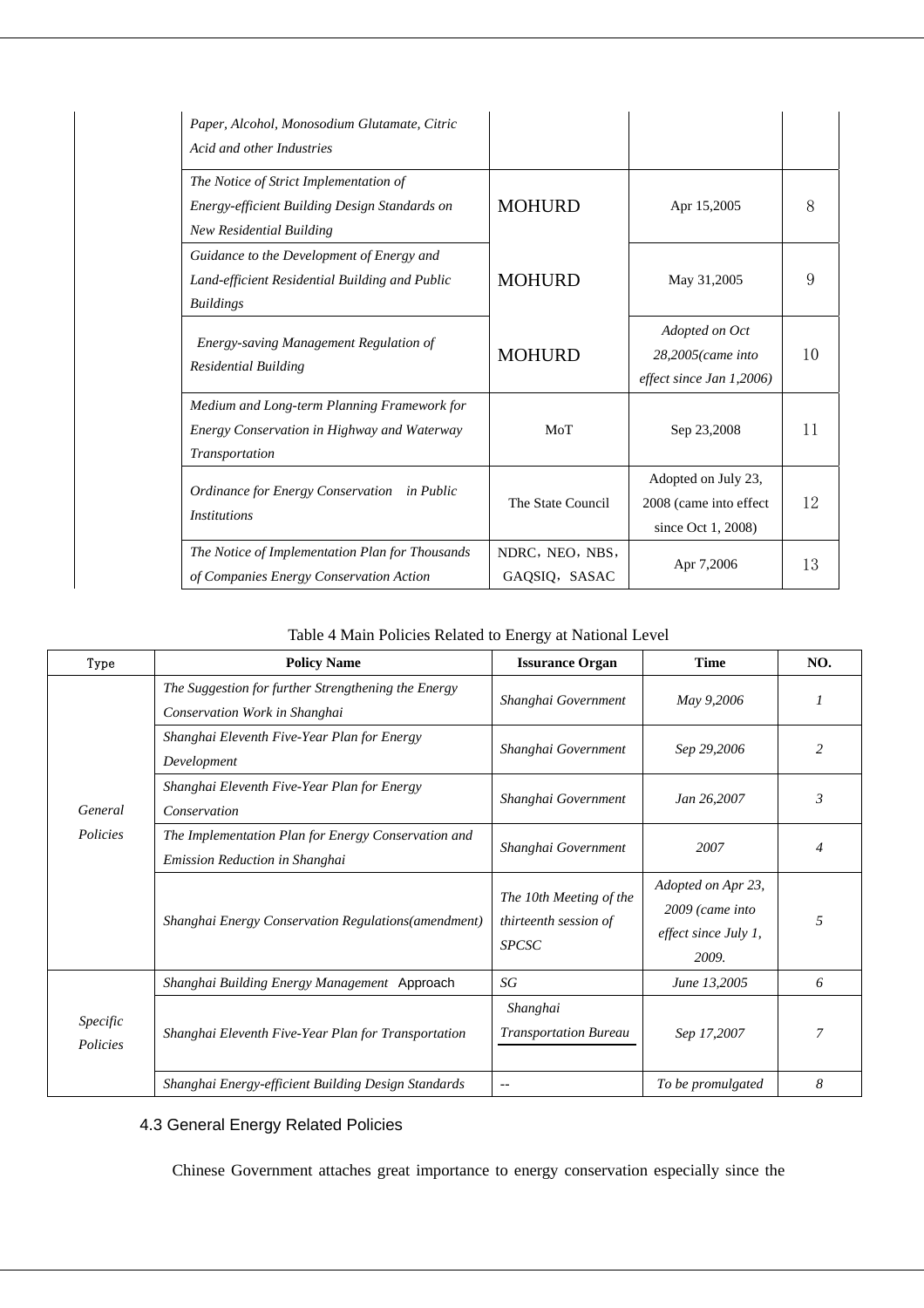promulgation of The Eleventh Five-Year (2006-2010) Plan for National Economic and Social Development. The Eleventh Five-Year Plan announced 20% average reduction in the energy consumption per unit of GDP in 2010 (compared with 2005). Then the State Council approved The Plan for Energy Consumption Per Unit of GDP Indicator among the Regions during the Eleventh Five-Year. According to that plan, the energy consumption per unit of GDP in Shanghai shall be reduced by 20% during the eleventh-five year. Subsequently, Shanghai decomposed the indicator among the industries and departments in the Suggestion for Further Strengthening the Energy Conservation Work in Shanghai (2006). In addition Shanghai issued Shanghai Eleventh Five-Year Plan for Energy Development (2006), Shanghai Eleventh Five-Year Plan for Energy Conservation (2007) and the Implementation Plan for Energy Conservation and Emission Reduction in Shanghai (2007) to further determine the targets and measures for energy conservation.

*Energy Conservation Law* was amended to meet the current and further need for energy conservation and the amended *Energy Conservation Law* was adopted by the 30th Meeting of the Tenth National People's Congress Standing Committee on October 28, 2007 and came into effect since April 1, 2008. Compared with the old version, a large number of amendments were made in the new *Energy Conservation Law* (FU, 2008):

- 1) Improve the basic system of energy conservation. It is the first time that "Resources Conservation" has been confirmed as one of the basic national policies in China at law level. It provides a series of energy conservation management system, including the implementation of energy conservation target responsibility system.
- 2) Expand the scope of legal regulation. It not only improves the provisions relating to industrial energy conservation, but also adds some new sections, such as building energy efficiency, transport energy conservation, energy-efficient public institutions and key energy consumption companies.
- 3) Confirm the fundamental role of energy conservation standards. Provide for the development of mandatory energy efficiency standards of energy products and equipment as well as the standard limits for high energy consumption products. Encourage the enterprises and local government to develop higher energy efficiency standards.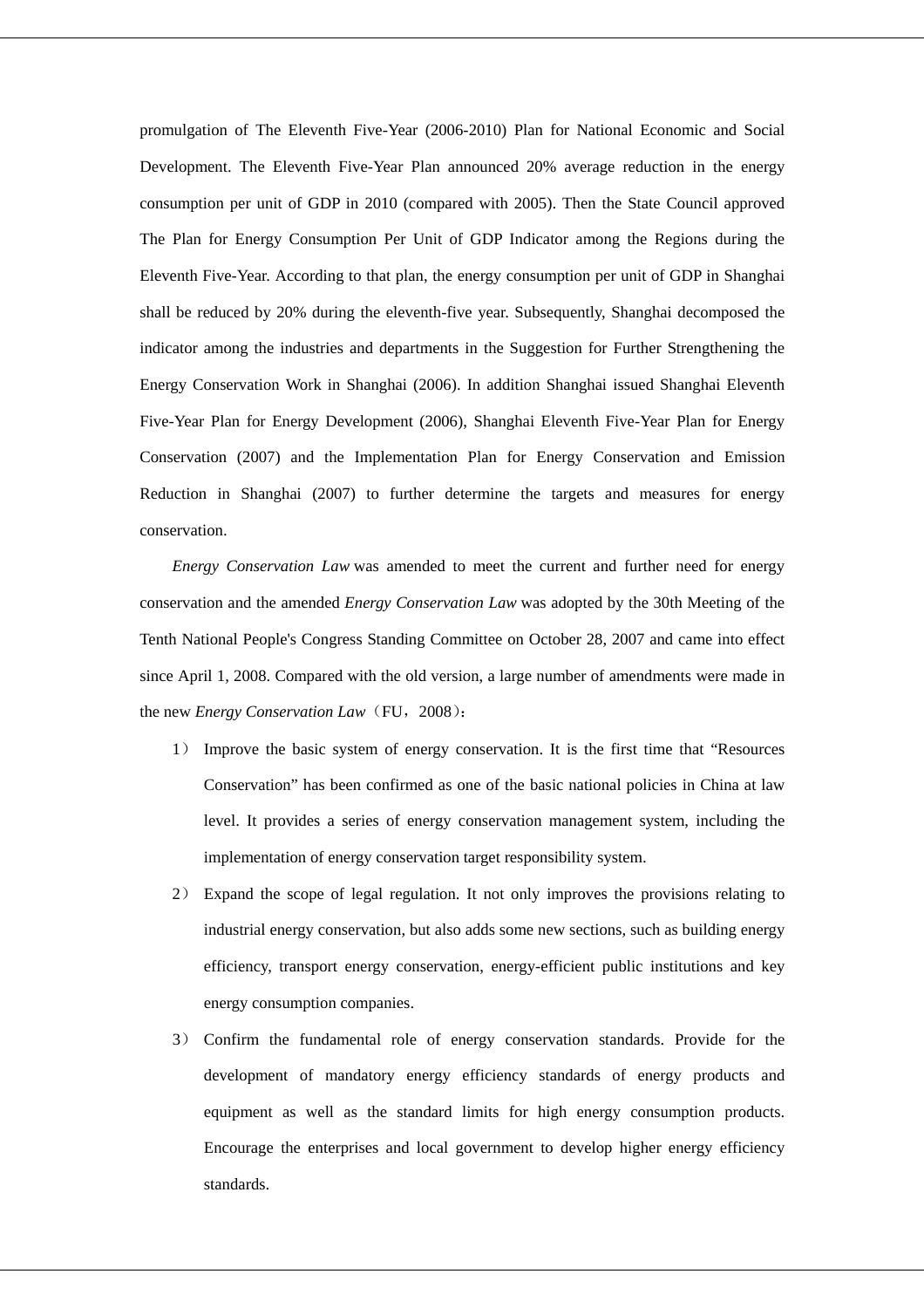- 4) Increase the policy incentive intensity. Add the new section of "Incentive Measure". It provides that encourage and guide reasonable use of energy through taxation, prices and other economic policy.
- 5) Enhance the pertinence and operability of the law. Further defined the responsibilities of the relevant government departments in the energy management and supervision. Carried out a number of detailed provisions according to the problems existed in the implementation of the old laws. In addition, more provisions of liability were added and the penalties for violations were increased.

Shanghai has also amended *Shanghai Energy Conservation Regulations*. And the amended version was adopted by the 10th Meeting of the thirteenth session of Shanghai Municipal People's Congress Standing Committee (SPCSC) on April 23, 2009 and came into effect since July 1, 2009. The amended parts are similar to the national ones.

### 4.4 Specific Energy Related Policies in Main Sectors

In addition to the above general laws and regulations, administrative regulations and normative documents, China promulgated a series of more specific policies covering industry, construction, transportation, public institution and key energy consumption companies. For example: To carry out the requirements on "Make more efforts to phase out backward production capacity in paper, alcohol, monosodium glutamate, citric acid and other industries" in *The Notice of the Implementation Plan for Energy Conservation and Emission Reduction by State Council (2006)*, National Development and Reform Committee (NDRC) promulgated *The Notice of Submitting the Annual Plan for Phasing out Backward Production Capacity in Paper, Alcohol, Monosodium Glutamate, Citric Acid and other Industries* in 2007; to implement energy conservation in the construction, the Ministry of Housing and Urban-Rural Development (MOHURD) promulgated *The Notice of Strict Implementation of Energy-efficient Building Design Standards on New Residential Building (2005)*, *Guidance to the Development of Energy and Land-efficient Residential Building and Public Buildings(2005) and Energy-saving Management Regulation of Residential Building (2006)*; to implement transportation energy conservation, the Ministry of Transportation promulgated *Medium and Long-term Planning Framework for Energy Conservation in Highway and Waterway Transportation (2008); to implement energy conservation*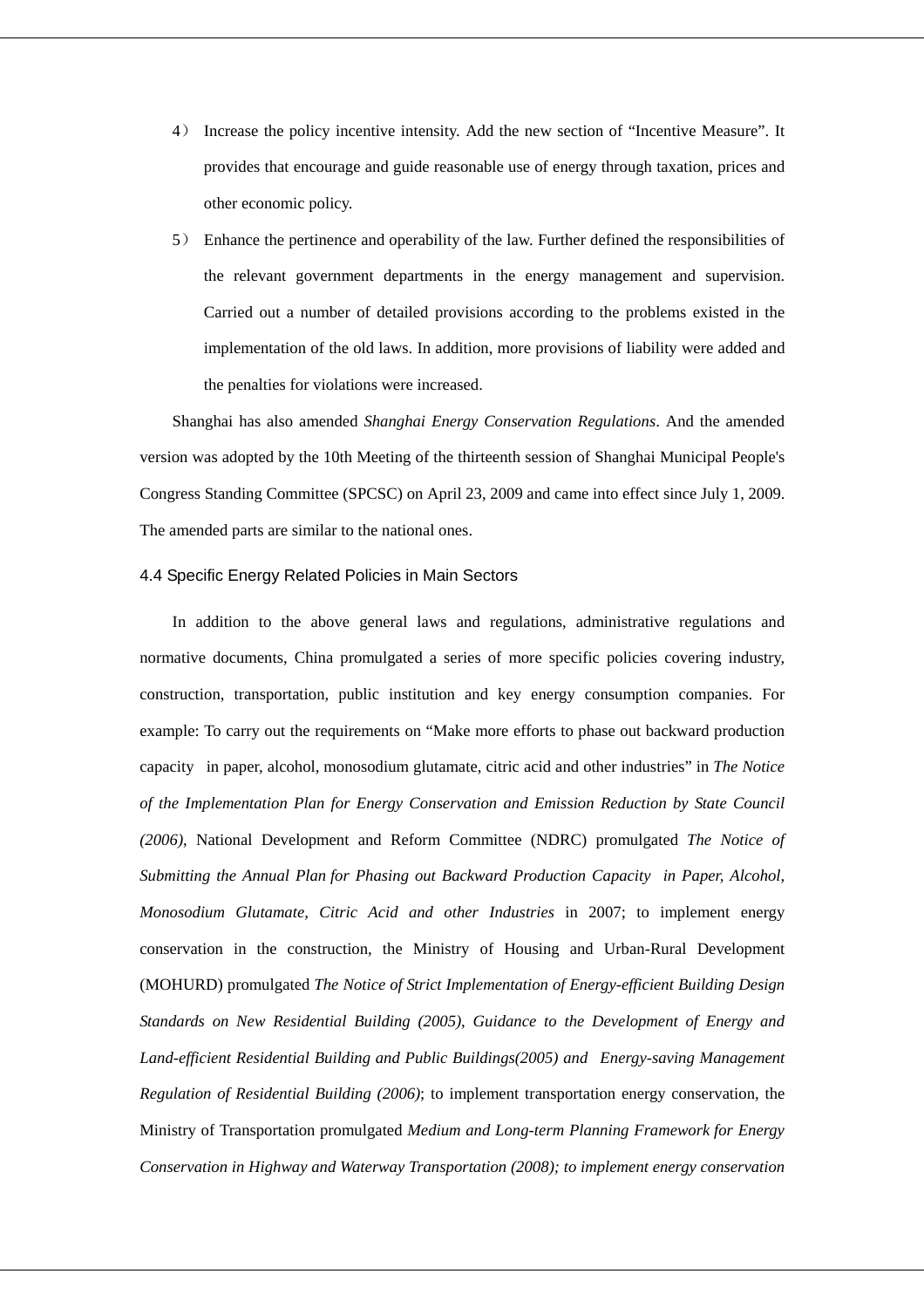*in public institutions, the State Council promulgated Ordinance for Energy Conservation in Public Institutions (2008); to implement energy conservation in key energy consumption companies, the NDRC*, the National Energy Office (NEO), National Bureau of Statistics (NBS), General Administration of Quality Supervision, Inspection and Quarantine (GAQSIQ) and State-owned Assets Supervision and Administration Commission of the State Council (SASAC) promulgated *The Notice of Implementation Plan for Thousands of Companies Energy Conservation Action* (2006).

Shanghai municipal government (SHMG) also promulgated a series of specific policies in accordance with the relevant national documents, such as *Shanghai Building Energy Management Approach (2005)*, *Shanghai Eleventh Five-Year Plan for Transportation* (2007) etc. Shanghai's energy policies also covered 5 key sectors from industries to key energy consumption companies. For example, Shanghai shall strictly implement national regulation on "list of phase out out-of-date technique and product" to promote the phase out of the high energy consuming, heavy polluted technique, equipment and production line in the industries sector (*Suggestion for further Strengthening the Energy Conservation Work in Shanghai*, 2006); In the respects of building energy conservation, eco-building was promoted. The newly built constructiton shall strictly follow the requirment of 50% energy saving national standard and make effort to save 65% to meet the higher requirment. And during "the eleventh five year" period, 30 million  $m<sup>2</sup>$  old building should be rebuilt or refurnished to save energy(*The Implementation Plan for Energy Conservation and Emission Reduction in Shanghai* , 2007 ); as for communication and transportation, the priority strategy should be adopted completely to save energy from the transportation equipment and facilities(Eleventh five year plan on shanghai communication, 2005); and those big energy-consuming facilities and institution should pay more attention on engery saving. Those institutions or organizations will be managed according the caterory. And the relative responsiblities will be strenghthened. ect.(*The Implementation Plan for Energy Conservation and Emission Reduction in Shanghai, 2007*)

### **5 Analysis of Shanghai and other international cities**

Based on the comparison between international data as published by UNDP in 2007 and the results of this article, the carbon emission per capita in 2004 in Shanghai was about 2.9 times of average level in China(based on resident population), 2.4 times of world average level,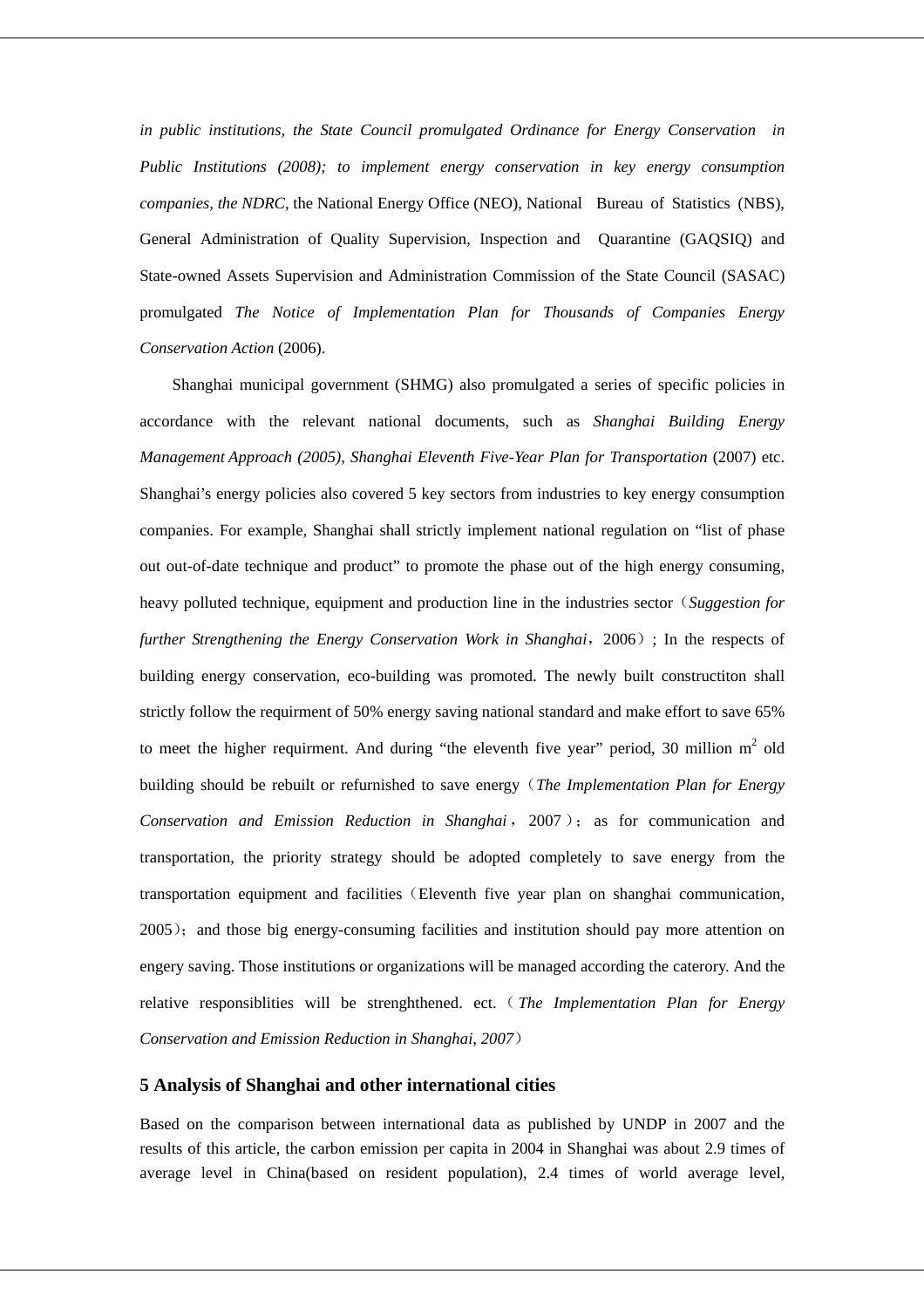approximately 50% that of USA and Canada and 68% that of Australia. The carbon emission in other developed countries such as Japan, Russia and many other EU countries, however, is lower than that of Shanghai. Therefore, there is much potential for Shanghai in reducing carbon emission per capita (as is shown in figure 11).



Figure 11 Comparison of Carbon Emission Per Capita in Shanghai and other International Countries (2004) Source: UNDP, Human Development Report 2007-2008.

Based on carbon emission status over time, it can be found that Shanghai witnessed the highest growth rate of carbon emission per capita during 1990-2004, which not only higher than national and international average, but also higher than that the average in developed countries (See Figure 11). In summary, the carbon emission per capita in Shanghai in 2004 ranked top in the world, although the carbon emission per capita in Shanghai in 1990 was still lower than that in developed countries. This indicated that the carbon emission control in Shanghai was not as effective as that in developed countries.

## **6. Suggestion and Comments**

To make effort on climate change mitigation, the following five aspects should be considered in establishing the carbon emission reduction measures. First, carbon emission should be controlled from the source by optimizing industrial and energy structure. Second, process supervision and management should be enhanced, including carbon accounting management and energy saving and emission reduction management. Third, emphasis should be given to end of pipe control, to protect ecological carbon sink, promote greening construction and wetland and farmland protection based on the characteristics of different regions. Fourth, the public awareness should be enhanced to effectively deal with the climate change.

## 6.1 Control of emission from the source

1) Accelerate the adjustment of industrial structure and energy consumption structure Efforts should be made to further optimize and adjust industrial structure, and vigorously develop modern service industry. Meanwhile, the objectives for the development and adjustment of the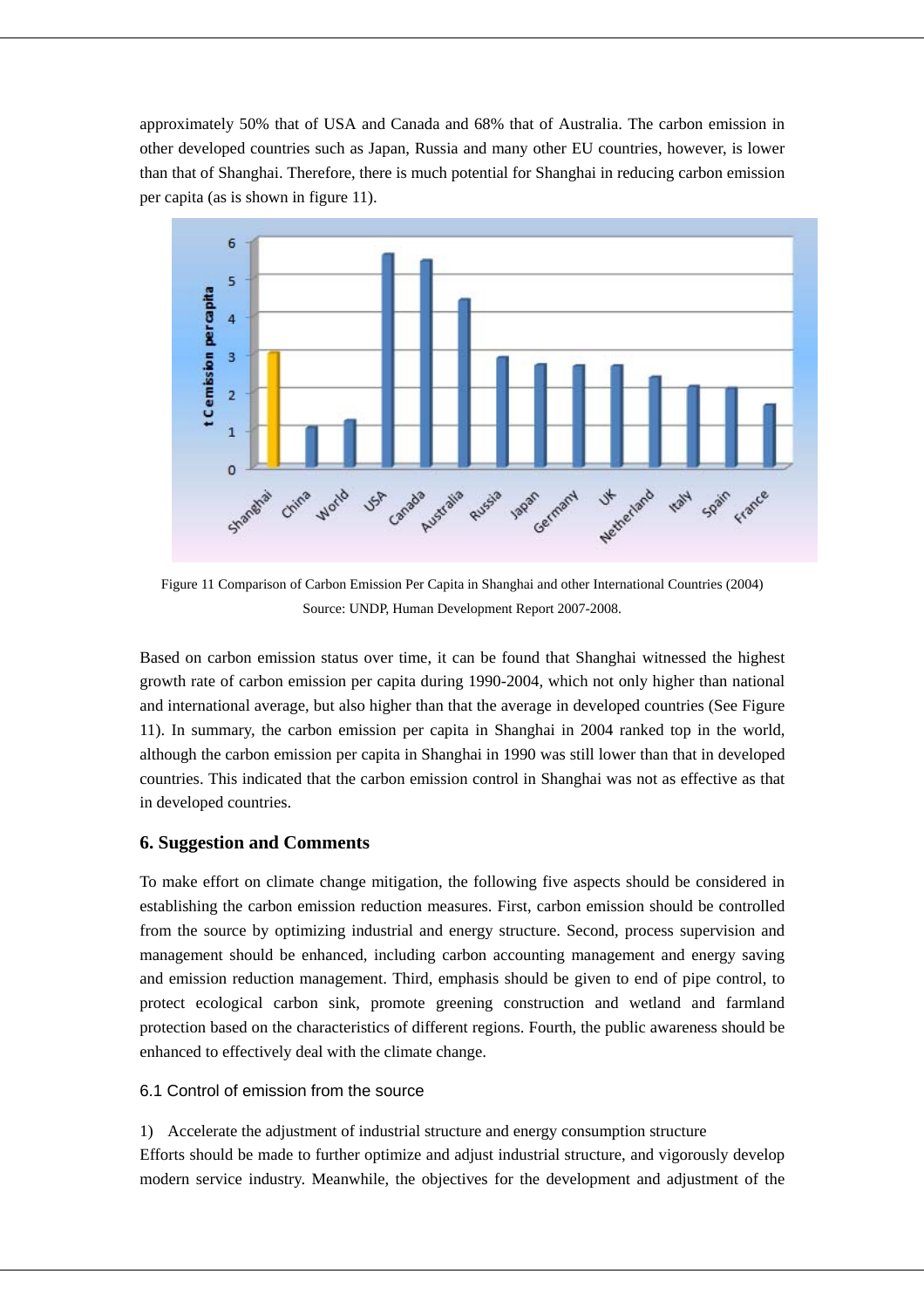industrial structure in Shanghai should be identified, and specific measures for corresponding industry, system, and district or county should be established. The energy saving target should be specified and broke down. The accounting and evaluation work should be also enhanced. Industry guidance and industry policy should be established to accelerate circular economy, and continuously strengthen control, upgrading and elimination of high energy consumption industry, enterprises and products.

2) Identify energy saving targets, and emphasize energy saving on supply side

Emphasis should be given to realize energy saving and emission reduction targets in key energy consuming industries, enterprises, equipment and products. Energy saving technology should be oriented towards the top 800 energy consuming enterprises with annual energy consumption exceeding 5000 tons of standard coal, including commercial, tourism, education and hospitals, which energy consumption made up 66% of Shanghai's total. The industrial association's function in coordination and supervision should be fully exerted, to carry out audit the energy saving and carbon emission status of the enterprises one by one. Product admission system should be established and enhanced to prohibit and control the manufacturing and consumption of high energy consuming products, and prevent industries and projects with high energy consumption but low output from being constructed in Shanghai.

Energy saving on the supply side includes energy saving from systems such as primary energy supply, power supply, heating system, etc. Energy saving on power supply side should be concluded by making establishing generation capacity plan for new and old generation sets, so as to reduce the coal consumption from comprehensive power generation. In order to achieve the above objective, efforts should be exerted to develop an operating mechanism which allows high efficiency generator sets to generate more electricity, and low efficiency generator sets to generate less electrify.

## 3) Strengthen energy saving in building and transport sectors

Presently, energy consumption from building sector (including energy consumption by air conditioning system) is the bottle neck in the reduction of energy consumption due to its consistent increase over the years. Laws, regulations, standards and implementation rules with more stringent energy saving requirements should be issued. Corresponding planning and incentive mechanism should be established and implemented step by step. Energy efficiency in public buildings should be improved. The planning department should perform examination and approval of various buildings strictly in accordance with relevant laws and regulations, including the buildings designed with high energy consumption glass wall and oversized open space, especially the buildings for government sector and public buildings. Support should be given to enterprises in raising counterpart fund for project concerning energy efficiency renovation of existing residential buildings. For newly constructed buildings, the supervision and management over the overall processes including project application, design, construction, acceptance and use, etc. should be enhanced, so as to prevent incompliance with energy saving standards.

Mature, high performance energy saving thermal isolation system should be promoted, new energy saving material and system should be developed, and outdoor testing base for energy saving system should be established. Qualification system for enterprises or organizations performing building design, material supply, construction, supervision, etc. should be strictly implemented, and practicable construction energy saving testing and evaluation system should be applied.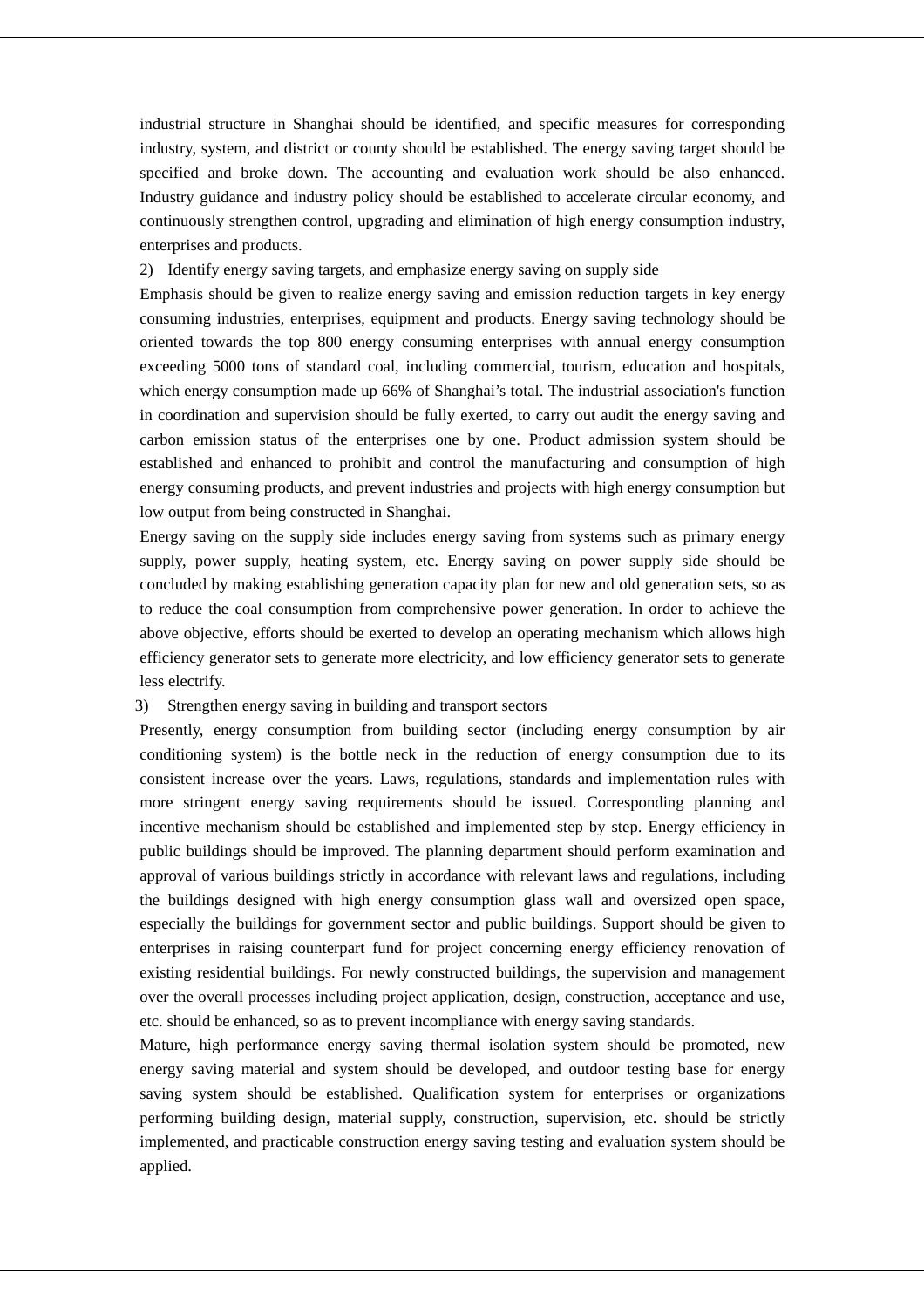Presently, 85% of gasoline is consumed by motor vehicles, and the potential for energy saving from transport sector is at about 10%-30%. Policies focusing on public transport should be made, to actively promote intelligent transport control system, and reduce deadhead rate of public transport vehicles. Government public vehicle-using system should be reformed to save energy and use clean energies. Meanwhile, alternative energy sources such as dimethyl ether, hybrid power, hydrogen energy should be developed to as new approaches to save energy from transport sector.

4) Accelerate the application of clean coal technology

The increasingly mature of clean coal technology makes it possible for Shanghai to use more coals. Shanghai will basically eliminate scattered coal use, and utilize coal in centralized power generation and chemical industry, so as to realize high efficiency and clean use of coal. Environmental policy maybe implemented in conjunction with price policy to maximize economic and social benefit. Strategies including centralized usage, centralized pollution control and high efficiency usage should be implemented to reduce pollutant emission while satisfying coal demand, and gradually mitigate the conflicts between coal consumption and environmental protection.

## 5) Actively guarantee gas supply and effectively use gases

The use of natural gases should be under the centralized control in accordance with natural gases supply and intended purpose. The natural gas generator sets are not suitable for base load power generation, due to the insufficient supply and high price of natural gas. Based on the principle of economical and rational use of natural gas, it is not suitable for base load power generation in the future either, even though the natural gas supply may increase gradually. Therefore, natural gas is only suitable for use in high peak load power generation. Two pricing systems should be used for gas-fired power plant implementing peak load regulating operation and peak operation.

6) Actively promote the development and utilization of renewable energy

The renewable energy in Shanghai is featured by limited supply and sustained high price, with the price for wind energy and solar energy respectively 2 times and 10 times the current on-grid power price. Therefore, policies should be established to accelerate renewable energy projects.

6.2 Strength process control, enhance energy saving and emission reduction as well as

#### carbon source and carbon sink accounting

Process control and management must be strengthened and energy saving accounting system must be improved in order to proactively deal with climate challenge, and fulfill the energy saving and emission reduction targets of Shanghai by the end of the Eleventh Five Year Plan.

1) Establish and improve index system

Statistical Department at each levels should attach importance to energy saving and emission reduction as well as carbon source and carbon sink evaluation, by further establishing and improving energy saving and emission reduction as well as carbon source and carbon sink index system , monitoring system and evaluation system. In addition to incorporating the annual plan index system for energy saving and emission reduction and corresponding jobs of specific projects into the index system, evaluation on carbon source and carbon sink index should be gradually implemented to control total amount index and project task objective.

2) Data standardization and normalization

Statistical Department should issue statistical standard and specification for carbon source and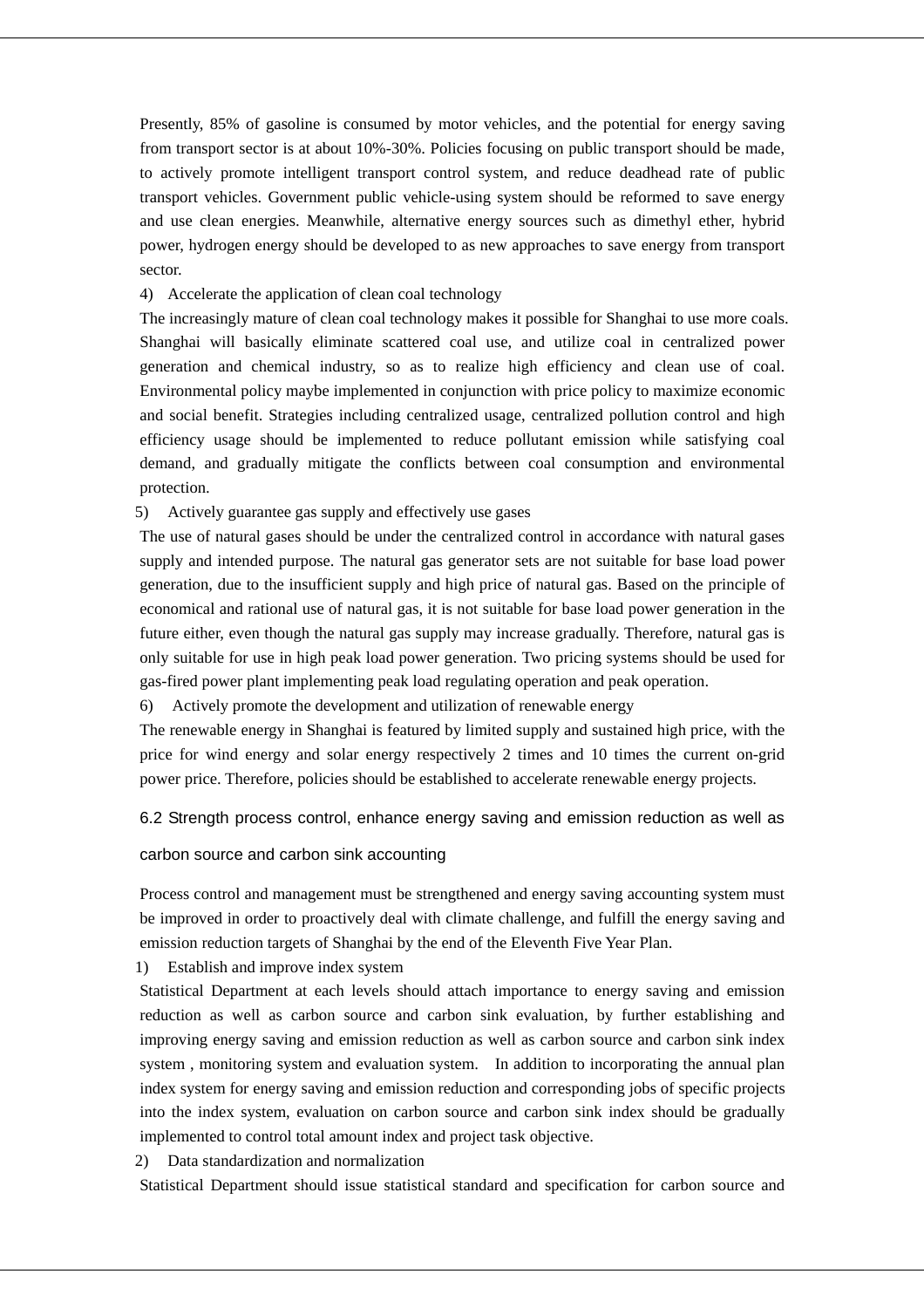carbon sink, conduct accounting work of related data in accordance with the evaluation index of carbon source and carbon sink, and provide various statistics material and data required for phased summarization, analyses and evaluation.

3) Implement announcement system

Statistical Department should implement announcement system to publish carbon source and carbon sink index fulfillment status. Pollutant emission data online reporting system and emission reduction measure and allocation system should be established to realize online automatic monitoring and control over national major pollutant sources, construct pollutant emission three stage tridimensional monitoring system, and publish annual pollutant emission data of major enterprise monitored to the public.

### 6.3 Develop ecological carbon sink

Policy should be made to develop ecological carbon sink.

1) Wetland protection

Measure should be taken to enhance the protection of wetlands according to functional categories, including important wetlands such as Jiuduansha, Hengsha shallow shoal, Chongming east tidal flat, Nanhuizui wetland, etc. Furthermore, efforts should be made to recover the hydrological condition of the wetland, create and recover plant carbon reservoirs and soil carbon reservoirs by growing aquatic plants. Management strategy should also be made to increase the carbon sequestration capacity of wetland. In addition to the vast wetland in Chongming County, considerable area of wetlands can be found in other districts and counties in Shanghai. The effect of wetland on carbon emission reduction should be exerted in such districts.

2) Farmland protection

The most stringent farmland protection system should be implemented and economic and intensive use of land should be advanced to protect soil carbon sink. Protection of farmland is not only essential for agricultural production, but also helpful to environmental protection.

### 6.4 Promote public awareness

Featured by highly developed economy, high standards of living, and high energy consumption per capita, energy saving and emission reduction are not only the responsibilities of enterprises, but also closely correlated to living of people. Incentive mechanism with public and enterprises participation should be established to further the participation and supervision of public. Environmentally, it is to promote household and community activities and proactively advocate economic consumption pattern and living habits. Education should be carried out to raise the public's awareness of energy saving and emission reduction by encouraging people to take public transportation to work and travel, etc. In addition, relevant channel and system should be established for the announcement of climate change information so as to broaden public participation and supervision channel, and fully exert the supervision and opinion affluences function of news media. The transparency of decision-making process concerning climate change should be improved to realize scientific and democratic management of climate change.

#### Reference

C40 cities climate leadership group. Cities and Climate Change. 2008. URL: